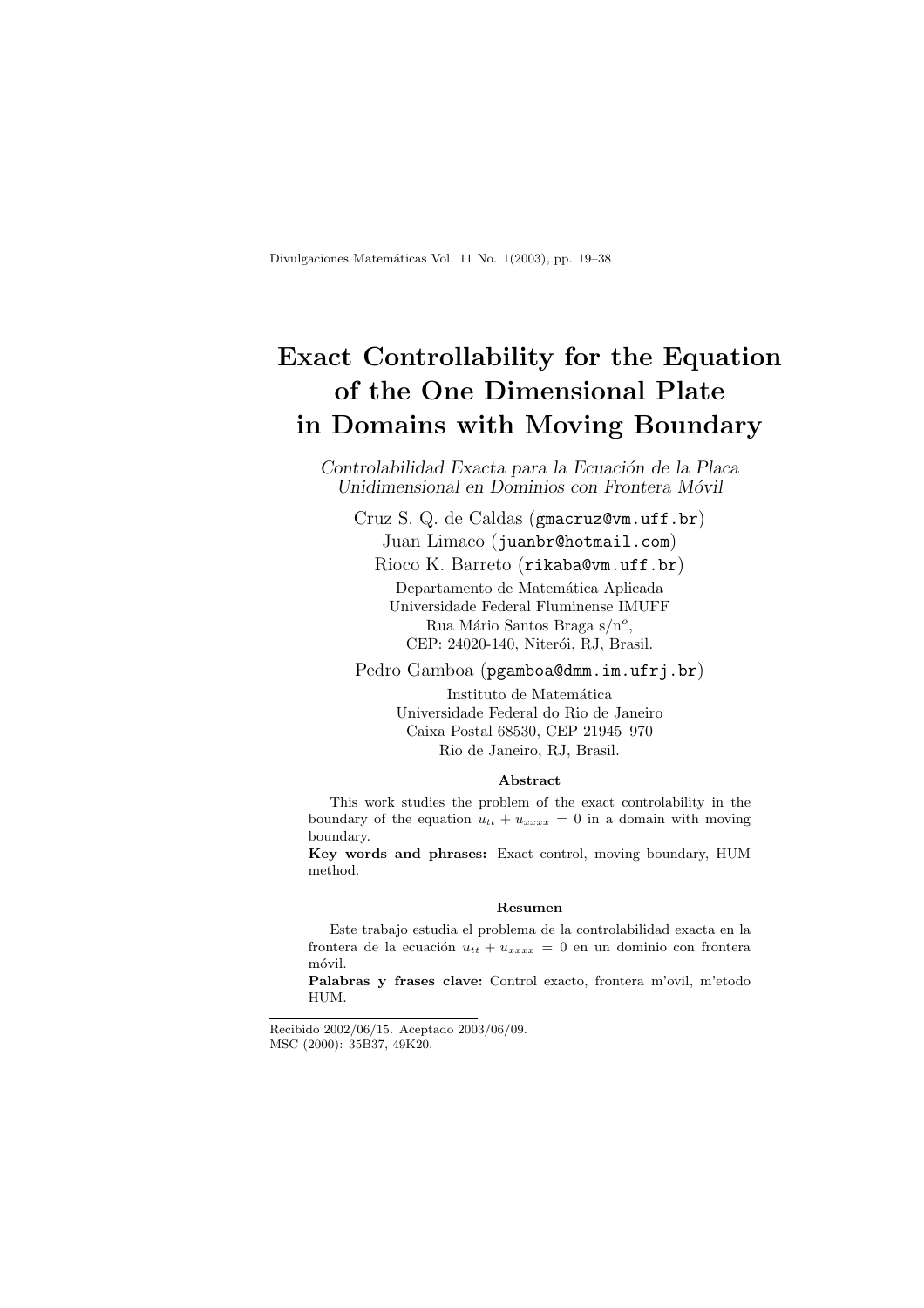## 1 Introduction

Let  $\alpha : [0, +\infty) \to \mathbf{R}$  and  $\beta : [0, +\infty) \to \mathbf{R}$  be two functions of class  $C^3$ . Let us consider the noncylindrical domain  $\widehat{Q}$ , defined by:

$$
\widehat{Q} = \left\{ (x, t) \in \mathbf{R}^2; \ \alpha(t) < x < \beta(t), \ 0 < t < T \right\}.
$$

The lateral boundary of  $\widehat{Q}$  is given by

$$
\bigcup_{0
$$

This work investigates the following problem of exact control: given  $T > T_0$ , for some fix  $T_0 > 0$  and inicial data

$$
\{u^o, u^1\} \in L^2(\alpha(0), \beta(0)) \times H^{-2}(\alpha(0), \beta(0)),
$$

we find the controls  $g_1 \in L^2(0,T)$ ,  $g_2 \in L^2(0,T)$ , such that the solution u of the following system:

$$
u_{tt} + u_{xxxx} = 0 \qquad \qquad \text{in} \qquad \widehat{Q}
$$

$$
u(\alpha(t),t) = u(\beta(t),t) = 0
$$
 in  $[0,T[$ 

(I)

 $\overline{a}$  $\begin{array}{c} \hline \end{array}$  $\overline{\phantom{a}}$  $\overline{\phantom{a}}$ 

 $\overline{\phantom{a}}$  $\overline{\phantom{a}}$  $\overline{\phantom{a}}$  $\overline{\phantom{a}}$  $\overline{\phantom{a}}$ 

$$
u_x(\alpha(t), t) = a(\beta(t), t) = 0 \quad \text{in} \quad [0, 1]
$$
  

$$
u_x(\alpha(t), t) = g_1(t), \quad u_x(\beta(t), t) = g_2(t) \quad \text{in} \quad [0, T]
$$
  

$$
u(x, 0) = u^0, \quad u_t(x, 0) = u^1 \quad \text{in} \quad [\alpha(0), \beta(0)]
$$

verifies that  $u(x,T) = 0$ ,  $u_t(x,T) = 0$  in  $\alpha(T), \beta(T)$ [.

Different authors have already studied the problem of the exact controllability of problem  $(I)$ , in the case of bounded *n*-dimensional cylindrical domains. We can mention among them D. L. Russel [12], J. Lagnese and J. L. Lions [3], J. L. Lions [5], [6], [7]. This last author introduced a new method to solve this kind of problems, called Hilbert Uniquenees Method (HUM), which is a simple and direct way to deal with these problems. Other authors followed this way of thinking, for instance E. Zuazua [11], [14], [15], who studies problem (I) in unidimensional cylindrical domains. In [13], he studied the exact controllability of (I) in an arbitrarily small time. Our work is focused on studying problem (I) in non-cylindrical domains of a broad generality, which was not so much studied, with a restriction, for enough long time.

Divulgaciones Matemáticas Vol. 11 No. 1(2003), pp. 19–38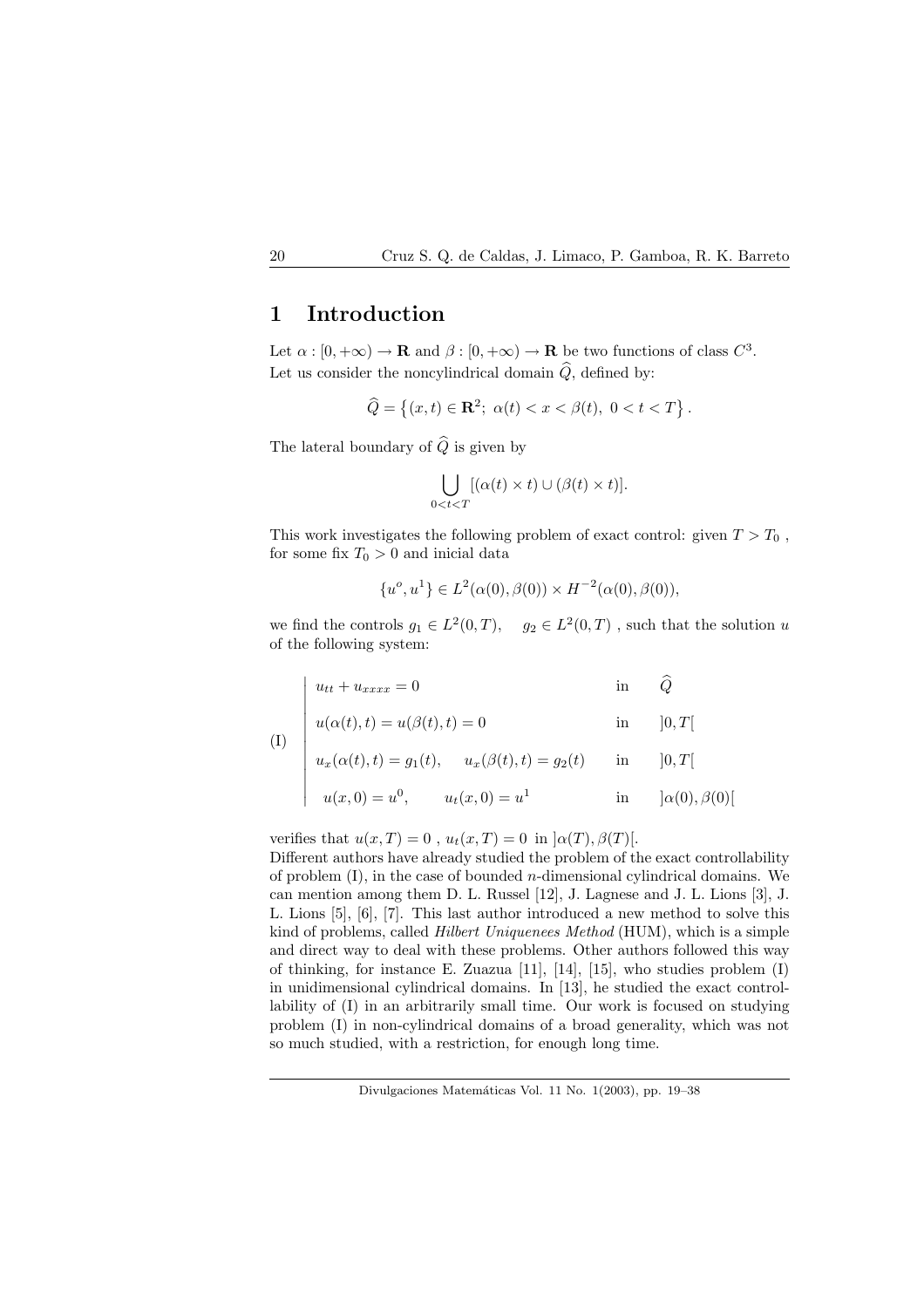## 2 Notations and main results

Let us consider the real functions  $\alpha(t)$  and  $\beta(t)$  satisfying the following conditions:

- (H1)  $\alpha, \beta \in C^3([0, +\infty) \mathbf{R})$ , with  $\alpha', \alpha'', \beta', \beta'' \in L^1(0, \infty)$ .
- (H2)  $\alpha(t) < \beta(t)$  for all  $t \geq 0$  and  $0 < \gamma_0 = \inf_{t \geq 0} \gamma(t)$ , where  $\gamma(t) =$  $\beta(t) - \alpha(t)$ .

**Remark 2.1.** It follows from  $(H1)$  and  $(H2)$  that  $\alpha$ ,  $\alpha'$ ,  $\beta$ , and  $\beta'$  are bounded. In fact,

$$
||\alpha(t)| - |\alpha(0)|| \leq |\alpha(t) - \alpha(0)| = \left| \int_0^t \alpha'(s) ds \right|
$$
  

$$
\leq \int_0^t |\alpha'(s)| ds \leq \int_0^\infty |\alpha'(s)| ds.
$$

Thus

$$
|\alpha(t)| \le |\alpha(0)| + \int_0^\infty |\alpha'(s)| ds.
$$

hence,  $\alpha$  is bounded. The proof is similar for  $\alpha'$ ,  $\beta$ , and  $\beta'$ .

In what follows we use the notations:

$$
\gamma_1 = \sup_{t \ge 0} \gamma(t), \qquad s_0 = \sup_{t \ge 0} \{ |\alpha'(t)|, |\beta'(t)| \},
$$
  

$$
l_1 = \int_0^\infty |\gamma'(t)| dt < \infty, \qquad l_2 = \int_0^\infty |\gamma''(t)| dt < \infty,
$$
  

$$
l_3 = \int_0^\infty |\alpha'(t)| dt < \infty, \qquad l_4 = \int_0^\infty |\alpha''(t)| dt < \infty.
$$

Notice that when  $(x, t)$  varies in  $\widehat{Q}$  the point  $(y, t)$  with  $y = (x - \alpha)/\gamma$ varies in the cylinder  $Q = ]0,1[\times]0,T[$ . The application  $\tau : \widehat{Q} \to Q$  given by  $\tau(x,t) = (y,t)$  is a diffeomorphism. By the change of variables  $u(x,t) = v(y,t)$  with  $y = (x - \alpha)/\gamma$  we transform

the operator

$$
\widehat{L}\,u = u_{tt} + u_{xxxx} \quad \text{in } \widehat{Q}
$$

into the operator

$$
L v = v_{tt} + a(t) v_{yyy} + b(y, t) v_{yy} + c(y, t) v_{yt} + d(y, t) v_y \text{ in } Q
$$

Divulgaciones Matemáticas Vol. 11 No. 1(2003), pp. 19-38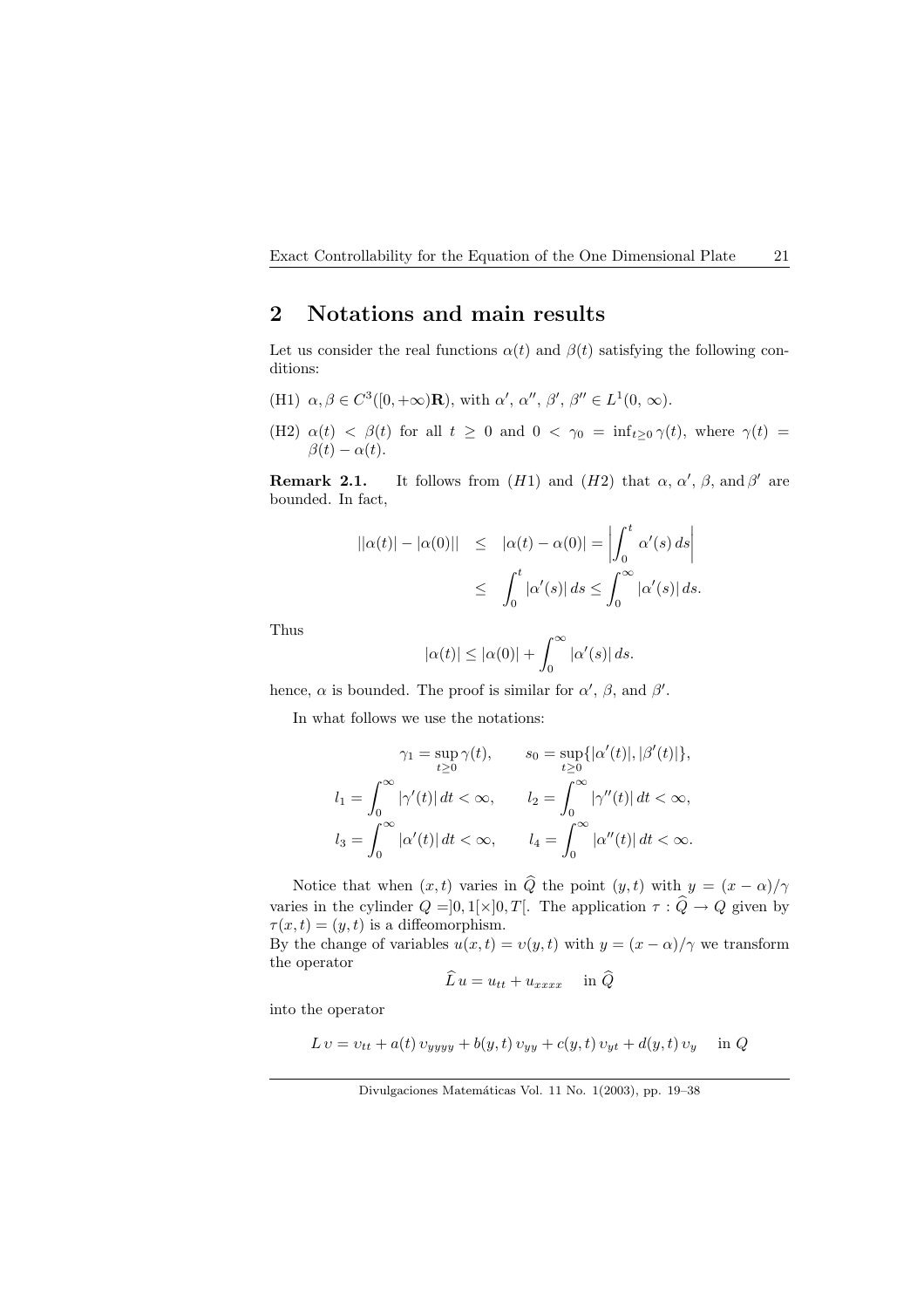where

(1) 
$$
\begin{aligned}\na(t) &= \frac{1}{\gamma^4(t)}; & b(y,t) &= (\frac{\alpha' + \gamma' y}{\gamma})^2; \\
c(y,t) &= -2(\frac{\alpha' + \gamma' y}{\gamma}); & d(y,t) &= \frac{-\gamma \alpha'' - y\gamma \gamma'' + 2\gamma' \alpha' + 2y(\gamma')^2}{\gamma^2}.\n\end{aligned}
$$

So, the problem of the noncylindrical control (I) is transformed into the following problem of cilyndrical control:

Given  $T > T_0$ ,  $T_0 > 0$  fix, and the initial data  $v^0 \in L^2(0,1)$ ,  $v^1 \in H^{-2}(0,1)$ , find the controls  $f_1 \in L^2(0,T)$ ,  $f_2 \in L^2(0,T)$ , such that the solution v of the system below

|  | $\begin{array}{l} \displaystyle \text{(II)}\\ \\ \displaystyle (U) \begin{array}{c} \displaystyle \begin{array}{ c} \displaystyle L v = 0 \qquad \qquad & \mbox{in} \qquad Q\\ \\ \displaystyle v(0,t) = v(1,t) = 0 \qquad \qquad & \mbox{in} \quad & \mbox{[0,T[} \\ \\ \displaystyle v_y(0,t) = f_1(t) \ , \ v_y(1,t) = f_2(t) \qquad \mbox{in} \quad & \mbox{[0,T[} \\ \\ \displaystyle v(y,0) = v^0(y) \ , \ v_t(y,0) = v^1(y) \qquad \mbox{in} \quad & \mbox{[0,1[} \end{array$ |  |
|--|--------------------------------------------------------------------------------------------------------------------------------------------------------------------------------------------------------------------------------------------------------------------------------------------------------------------------------------------------------------------------------------------------------------------------------------------------------------------------------------|--|

verifies  $v(y,T) = 0$ ,  $v_t(y,T) = 0$  in [0,1].

Our main results are:

**Theorem 2.1** Let us assume that the hypotheses  $(H1)$  and  $(H2)$  are satisfied. Then there exists  $T_0 > 0$ , such that for  $T > T_0$  and the initial data  $\{u^0, u^1\} \in$  $L^2(\alpha(0), \beta(0)) \times H^{-2}(\alpha(0), \beta(0)),$  there exists a pair of controls  $\{g_1, g_2\} \in$  $L^2(0,T) \times L^2(0,T)$  such that the ultra weak solution of (I) satisfies  $u(x,T) =$  $u_t(x,T) = 0$  for all  $\alpha(T) < x < \beta(T)$ .

Theorem 2.2Let us assume that the hypotheses (H1) and (H2) are satisfied. Then there exists  $T_0 > 0$ , such that for  $T > T_0$  and the inicial data  $\{v^0, v^1\} \in$  $L^2(0,1) \times H^{-2}(0,1)$ . there exists a pair of controls  $\{f_1, f_2\} \in [L^2(0,T)]^2$  such that the ultra weak solution of (II) satisfies  $v(y,T) = v_t(y,T) = 0$  for all  $0 < y < 1.$ 

Divulgaciones Matemáticas Vol. 11 No. 1(2003), pp. 19–38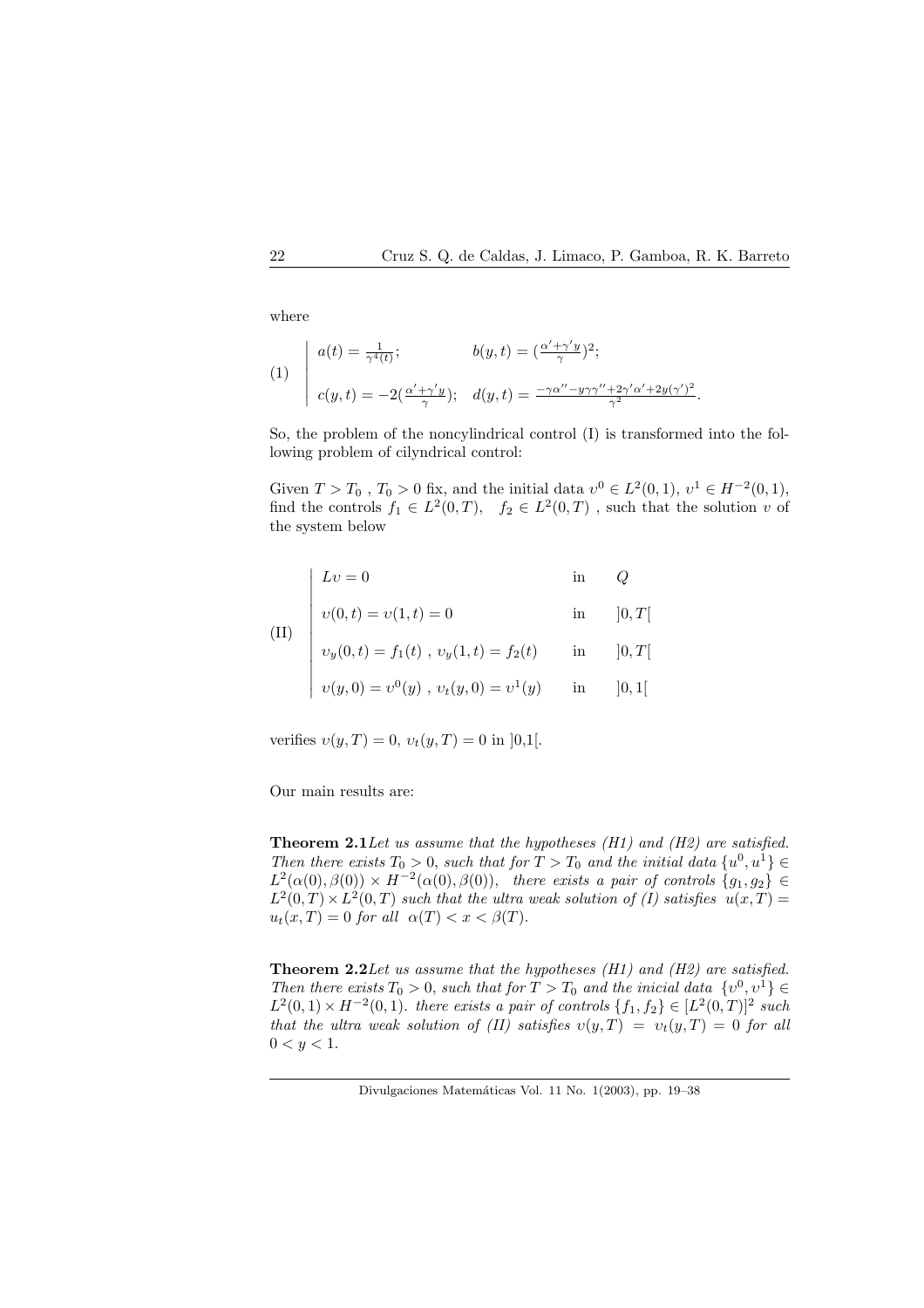## 3 The problem of exact control in the cylinder

## 3.1 The Homogeneus Problem

Let us consider the operator  $R$ , given by:

$$
Rw = w_{tt} + a(t)w_{yyy} + b(y, t)w_{yy} + c(y, t)w_{yt}
$$

$$
+ e(y, t)w_y + g(y, t)w + h(y, t)w_t,
$$

where

$$
a_1 \ge a(t) \ge a_0 > 0 \quad \text{for all } t \ge 0,
$$
  

$$
b, c, e, g, h \in W^{1, \infty}(0, T; L^{\infty}(0, 1)), \qquad c_y \in L^{\infty}(Q).
$$

Our objetive in this section is to find a solution for the following problem:

(III)  
\n
$$
\begin{cases}\nRw = G & \text{in} \quad Q \\
w(0, t) = 0, w(1, t) = 0 & \text{in} \quad [0, T[ \\
w_y(0, t) = w_y(1, t) = 0 & \text{in} \quad [0, T[ \\
w(0) = w^0, w_t(0) = w^1 & \text{in} \quad [0, 1[.\n\end{cases}
$$

**Theorem 3.1** (Strong solution) Given  $w^0 \in H_0^2(0,1) \cap H^4(0,1)$ ,  $w^1 \in H_0^2(0,1)$ ,  $G, G_t \in L^1(0,T; L^2(0,1)),$  then there exists a unique solution w of (III) in the  $class\ w\in C([0,T];H_0^2(0,1)\cap H^4(0,1))\cap C^1([0,T];H_0^2(0,1))$  verifying  $Rw=G$ in  $L^1(0,T; L^2(0,1))$ .

**Theorem 3.2** (Weak solution) Given  $w^0 \in H_0^2(0,1)$ ,  $w^1 \in L^2(0,1)$ ,  $G \in$  $L^1(0,T;L^2(0,1))$ , then there exists a unique function  $w:Q\to R$ , solution of (III) in the class  $w \in C([0, T]; H_0^2(0, 1)) \cap C^1([0, T]; L^2(0, 1))$  satisfying

$$
(i) \qquad - (w_t, z_t)_{L^2(Q)} + (a(t) w_{yy}, z_{yy})_{L^2(Q)} + (b w_{yy}, z)_{L^2(Q)} - (c w_t, z_y)_{L^2(Q)}
$$

 $+(e\,w_y,z)_{L^2(Q)} + (g\,w_t,z)_{L^2(Q)} + (h\,w,z)_{L^2(Q)} = (G,z)_{L^2(Q)},$ 

for all  $z \in L^2(0,T; H_0^2(0,1))$  with  $z_t \in L^2(Q)$ ,  $z(0) = z(T) = 0$  and  $w(0) = 0$  $w^0, w_t(0) = w^1.$ 

(*ii*)  $Rw = G$  in  $L^1(0,T;H^{-2}(0,1)).$ 

$$
(iii) \t E(t) = E(0) + \frac{1}{2} \int_0^t a'(s) |w_{yy}(s)|^2 ds - \int_0^t (b \, w_{yy}(s), w_t(s)) ds
$$

Divulgaciones Matemáticas Vol. 11 No. 1(2003), pp. 19–38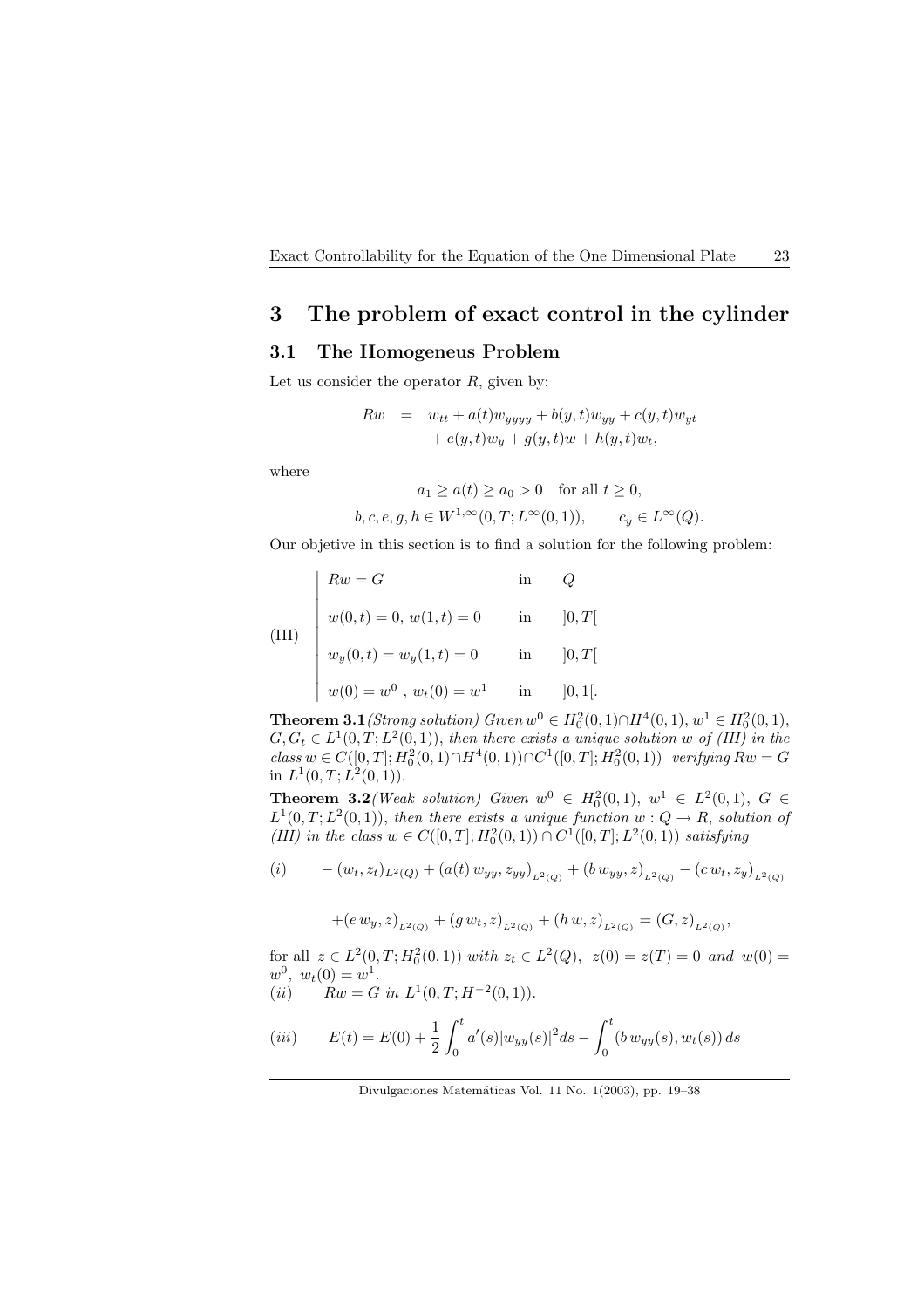$$
-\int_0^t (e w_y(s), w_t(s)) ds - \int_0^t (h w_t(s), w_t(s)) ds - \int_0^t (g w(s), w_t(s)) ds
$$
  
+
$$
\frac{1}{2} \int_0^t (c_y w_t(s), w_t(s)) ds + \int_0^t (G, w_t(s)) ds
$$
  
(iv) 
$$
E(t) \le c \Big[E(0) + \Big(\int_0^t |G(s)| ds\Big)^2\Big] e^{c_1 T}, being
$$
  

$$
E(t) = \frac{1}{2} |w_t(t)|^2 + \frac{1}{2} a(t) |w_{yy}(t)|^2 \text{ the energy of the system.}
$$

It can be observed that the Theorems 3.1 and 3.2 are valid for the operators L and  $L^*$  (adjoint of L) given by

$$
L^{\ast}w=w_{tt}+a(t)w_{yyyy}+b(y,t)w_{yy}+c(y,t)w_{yt}+e(y,t)w_y+g(y,t)w+h(y,t)w_t,
$$

where a, b and c are given in (1) and  $e(y, t) = 2b_y + c_t - d$ ,  $g(y, t) = b_{yy} + d$  $c_{yt} - d_y$ ,  $h(y, t) = c_y$ .

## 3.2 Direct inequality

Theorem 3.3 Let be w a weak solution of the problem (III). Then there exists a positive constant  $c_0$  such that

(i)  $G = 0 \Rightarrow E(0) e^{-c_0} \le E(t) \le E(0) e^{c_0}$ , for all  $t \ge 0$ .

(ii) 
$$
G \neq 0 \Rightarrow E(t) \le c \left\{ E(0) + \left( \int_0^t |G(t)| dt \right)^2 \right\} e^{c_0}
$$
 for  $t \in [0, T]$ .

*Proof.* From  $(III)_1$ , we have :

$$
\frac{d}{dt}E(t) = \frac{a'(t)}{2}|w_{yy}(t)|^2 - (bw_{yy}(t)w_t(t)) - (ew_y(t), w_t(t)) - (hw_t(t), w_t(t))
$$

$$
- (g w(t), w_t(t)) + \frac{1}{2}(c_y w_t(t), w_t(t)) + (G, w_t(t)).
$$

Then we obtain

$$
\left|\frac{d\,E(t)}{dt}\right|\leq\Big(\frac{|a'(t)|}{a(t)}+\frac{|b|}{\sqrt{a(t)}}+\frac{\lambda_0|e|}{\sqrt{a(t)}}+2|h|+\frac{\lambda_0^2|g|}{\sqrt{a(t)}}+|c_y|\Big)E(t)+|G(t)||w_t(t)|,
$$

Divulgaciones Matemáticas Vol. 11 No. 1(2003), pp. 19–38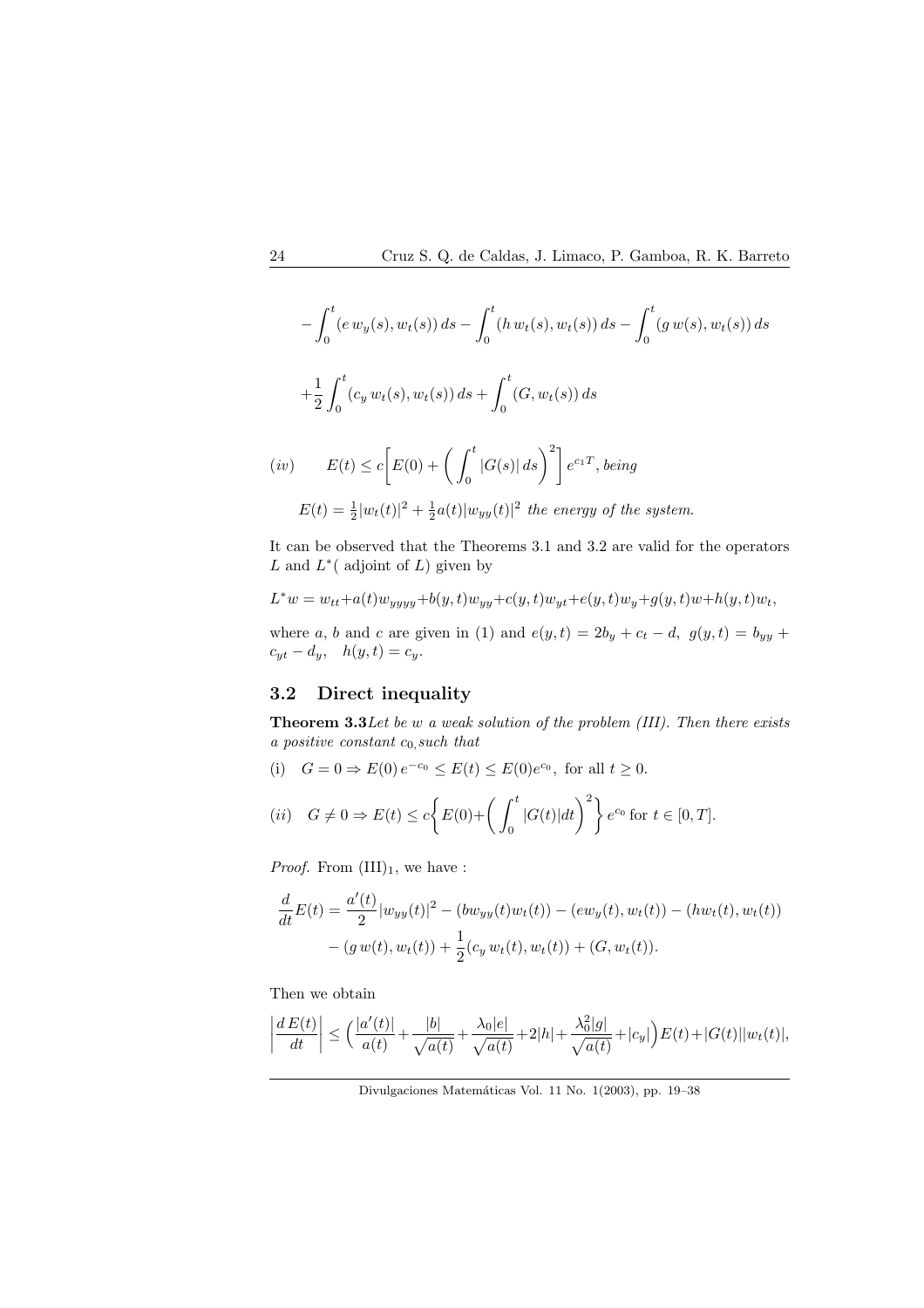where  $\lambda_0$  is Poincare's constant. Then, from (H1)-(H2), we get

(5) 
$$
\left|\frac{d}{dt}E(t)\right| \leq K(t) E(t) + |G(t)| |w_t(t)|,
$$

where

$$
K(t) = c_1(|\gamma'| + |\gamma''| + |\alpha''| + |\gamma'|^2 + |\alpha'|^2), \text{ with}
$$
  

$$
c_1 = \frac{1}{\gamma_0^2} \max \{ \frac{2}{\gamma_0^3} (2\gamma_1^4 + 3\gamma_0^2), 2\gamma_1^2 (1 + 6\lambda_0 + 3\lambda_0^2), 3\lambda_0 \gamma_1^3 (1 + \lambda_0) \}.
$$

If  $G = 0$  then, from (5), we have

$$
-K(t)E(t) \le \frac{d}{dt}E(t) \le K(t)E(t).
$$

Then, from Remark 2.1, it can be concluded that (i) is verified with  $c_0$  =  $c_1[(1+2s_0)l_1 + l_2 + s_0l_3 + l_4]$ . If  $G \neq 0$  then, from (5), we conclude that

$$
E(t) \le E(0) + \int_0^t \{K(s)E(s)^{1/2} + \sqrt{2}|G(s)|\}E(s)^{1/2}ds.
$$

From the definition of  $K(t)$  it can be concluded that  $(ii)$  is verified.

Next, we will obtain the Fundamental Identity which will allow us to have estimates for  $w_{yy}(0,.)$  and  $w_{yy}(1,.)$ .

**Lemma 3.4.** If  $q \in C^3([0,1])$  and w is the strong solution of problem (III), then w satisfies the identity,

(6) 
$$
\frac{1}{2} \int_0^T a(t) q |w_{yy}|^2 \left| \int_0^T dt = (w_t + \frac{c}{2} w_y, q w_y) \right|_0^T
$$

$$
+ \frac{1}{2} \int_0^T \int_0^1 q_y |w_t|^2 dy dt + \frac{3}{2} \int_0^T \int_0^1 a(t) q_y |w_{yy}|^2 dy dt
$$

$$
+ \int_0^T \int_0^1 g q w_t w_y dy dt + \int_0^T \int_0^1 (\frac{b}{2} q_y + \frac{b_y}{2} q - a(t) q_{yyy} - \frac{1}{2} c_t q + \epsilon q) |w_y|^2 dy dt
$$

$$
- \int_0^T \int_0^1 (h q_y + h_y q) |w|^2 dy dt - \int_0^T \int_0^1 q G w_y dy dt,
$$

named Fundamental Identity.

Besides this, when  $q(y) = y - \frac{1}{2}$ , we have

Divulgaciones Matemáticas Vol. 11 No. 1(2003), pp. 19-38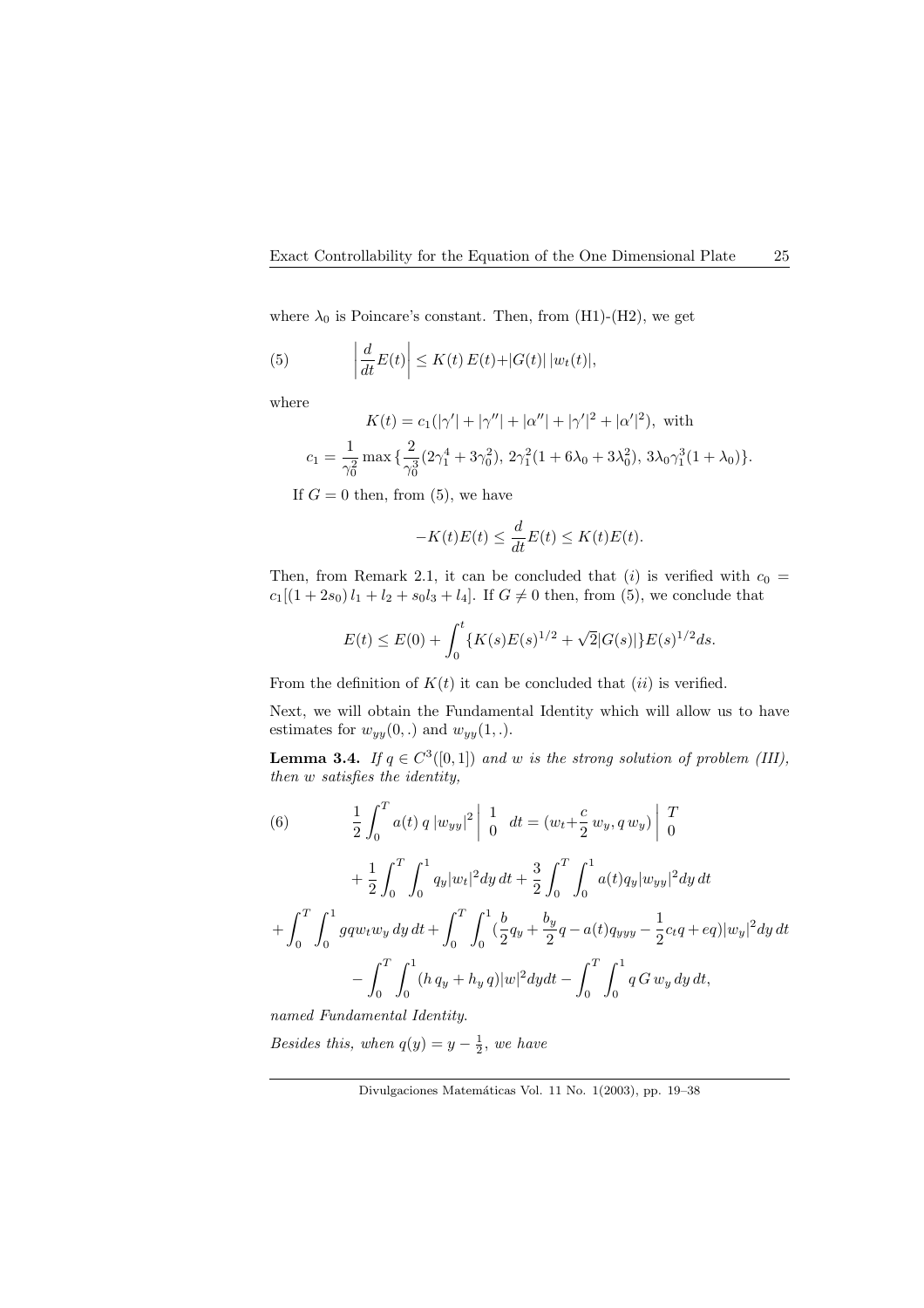(7) 
$$
\int_0^T a(t) |w_{yy}(1,t)|^2 dt + \int_0^T a(t) |w_{yy}(0,t)|^2 dt
$$
  

$$
\leq C \left\{ E(0) + \left( \int_0^T |G(t)| dt \right)^2 \right\}
$$

 ${\it Proof.}$  Multiplying  ${\rm (III)_1}$  by  $qw_y$  and integrating in  $Q$  , we obtain :

(8) 
$$
\int_0^T \int_0^1 w_{tt} q w_y dy dt + \int_0^T \int_0^1 a(t) w_{yyyy} q w_y dy dt + \int_0^T \int_0^1 b w_{yy} q w_y dy dt + \int_0^T \int_0^1 c w_{yt} q w_y dy dt + \int_0^T \int_0^1 e w_y^2 q dy dt + \int_0^T \int_0^1 g w_t q w_y dy dt + \int_0^T \int_0^1 h w q w_y dy dt = \int_0^T \int_0^1 G q w_y dy dt.
$$

Observe that

(9) 
$$
\int_0^T \int_0^1 w_{tt} q w_y dy dt = (w_t, q w_y)|_0^T + \frac{1}{2} \int_0^T \int_0^1 q_y |w_t(y, t)|^2 dy dt
$$

(10) 
$$
\int_0^T \int_0^1 a(t) w_{yyy} q w_y dy dt = -\frac{1}{2} \int_0^T a(t) q |w_{yy}|^2 |_{0}^1 dt
$$

$$
+\frac{3}{2}\int_0^T\int_0^1 a(t) q_y |w_{yy}|^2 dy dt - \int_0^T\int_0^1 a(t) q_{yyy} |w_y|^2 dy dt
$$

(11) 
$$
\int_0^T \int_0^1 bq w_y w_{yy} dy dt = -\frac{1}{2} \int_0^T \int_0^1 (bq_y + b_y q) |w_y|^2 dy dt
$$

(12) 
$$
\int_0^T \int_0^1 c w_{yt} q w_y dy dt = \frac{1}{2} (c q w_y, w_y)|_0^T - \frac{1}{2} \int_0^T \int_0^1 c_t q |w_y|^2 dy dt
$$

Divulgaciones Matemáticas Vol. 11 No. 1(2003), pp. 19–38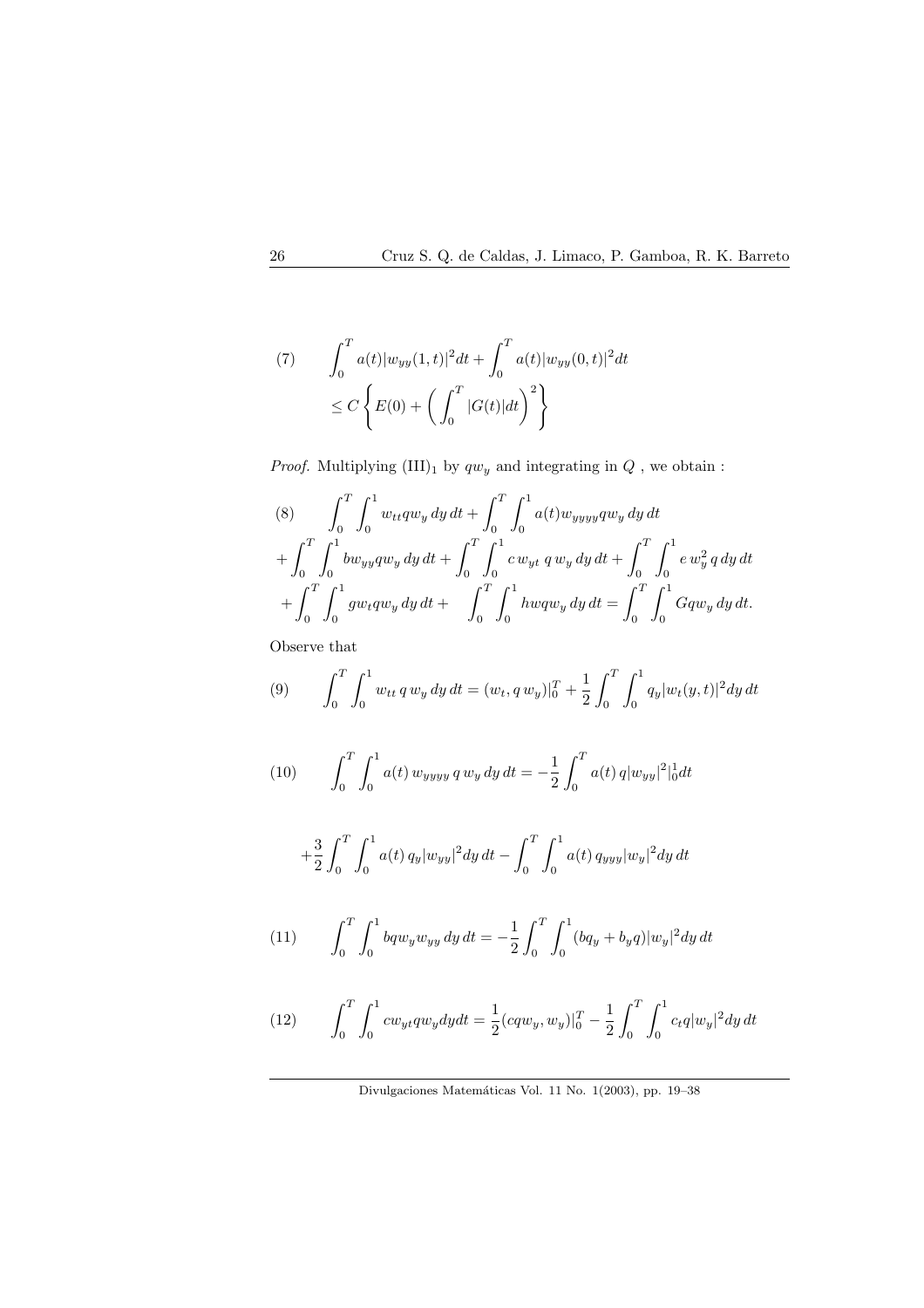(13) 
$$
\int_0^T \int_0^1 hqww_ydydt = -\frac{1}{2} \int_0^T \int_0^1 (hq_y + h_yq)|w|^2dydt.
$$

From  $(8)-(13)$ , we deduced  $(6)$ .

As a consequence of the Lemma 3.4, we obtain the following result:

**Theorem 3.5** If  $q \in C^3([0,1])$  and  $\{w^0, w^1, G\} \in H_0^2(0,1) \times L^2(0,1) \times$  $L^1(0,T; L^2(0,1))$  then a weak solution w of problem (III) verifies the inequality

(14) 
$$
\int_0^T a(t) |w_{yy}(1,t)|^2 dt + \int_0^T a(t) |w_{yy}(0,t)|^2 dt
$$
  

$$
\leq C \left\{ E(0) + (\int_0^T |G(t)| dt)^2 \right\}.
$$

*Proof.* Consider  $F$  as being the vector space consisting of weak solutions of (III), with initial data  $\{w^0, w^1\} \in H_0^2(0, 1) \times L^2(0, 1) \}$  and  $G \in L^1(0, T; L^2(0, 1))$ . We define the application

$$
\xi: H_0^2(0,1) \times L^2(0,1) \times L^1(0,T;L^2(0,1)) \to F \text{ by } \xi(\{w^0,w^1,G\}) = w.
$$

Observe that  $\xi$  is bijective. We define also the aplication  $|| \cdot ||_{\xi} : F \to \mathbf{R}$ , given by

$$
||w||_{\xi} = |w_{yy}^0| + |w^1| + |G|_{L^1(0,T;L^2(0,1))}
$$
, that is a norm in *F*.

Observe also that  $(F, \|.\|_{\xi})$  is a Banach space. Consider now H as being the vector space consisting of strong solutions of (III), with initial data  $w^0 \in H_0^2(0,1) \cap H^4(0,1), w^1 \in H_0^2(0,1), \text{ and } G \in W^{1,1}(0,T;L^2(0,1)).$ Note that  $H$  is dense in  $F$ . On the other side using Lemma 3.4, it results that,

$$
|w_{yy}(1,.)|_{L^2(0,T)} \le c\{|w_{yy}^0| + |w^1| + |G|_{L^1(0,T;L^2(0,1))}\},
$$
 for all  $w \in H$ 

or

(15) 
$$
|w_{yy}(1,.)|_{L^2(0,T)} \le c ||w||_{\xi}
$$
, for all  $w \in H$ .

Analogously, we obtain

(16) 
$$
|w_{yy}(0,.)|_{L^2(0,T)} \le c||w||_{\xi}
$$
, for all  $w \in H$ .

Divulgaciones Matemáticas Vol. 11 No. 1(2003), pp. 19–38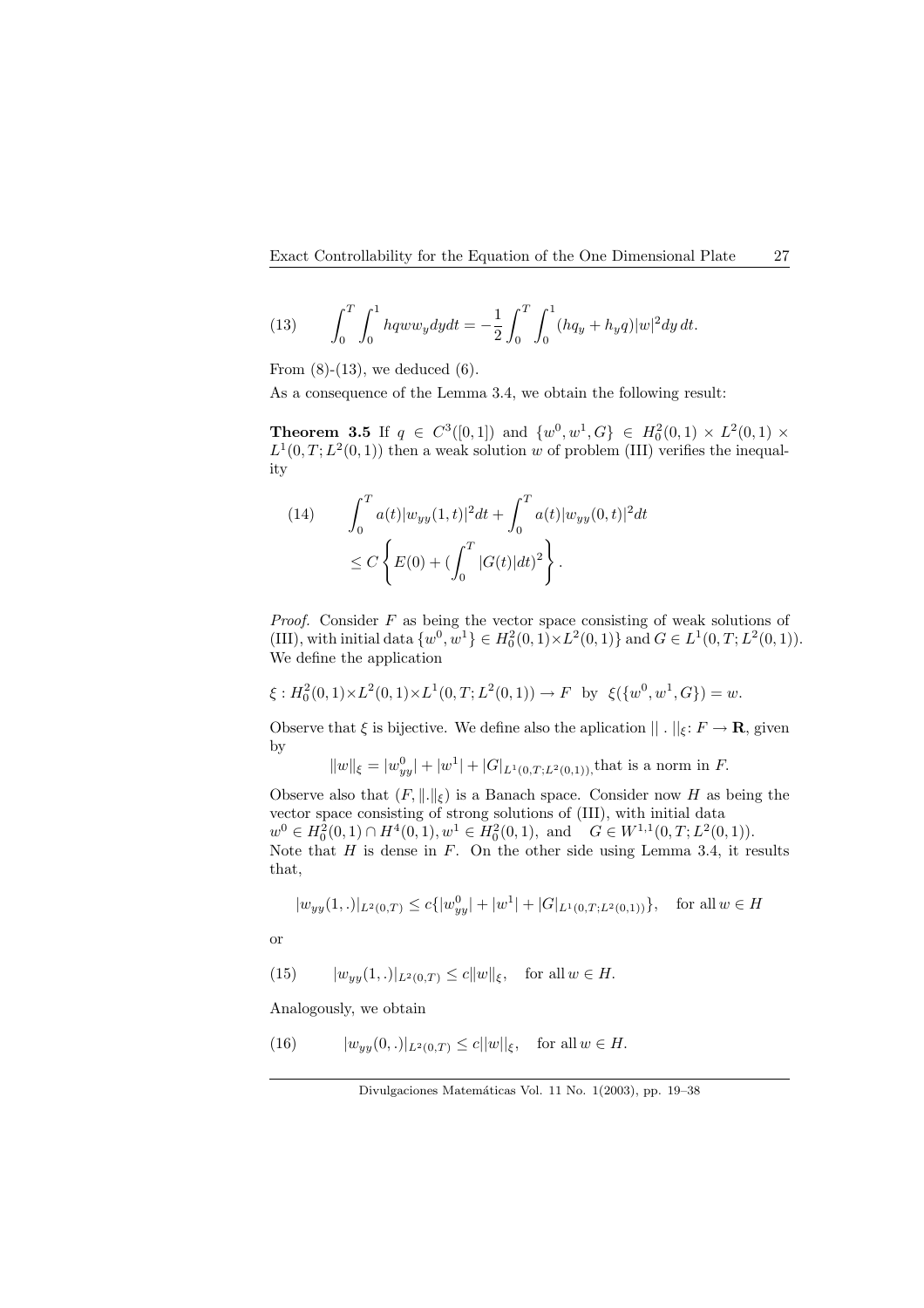Motivated by (15) and (16), we define the continuous operators

$$
\phi_0: H \to L^2(0,T), \qquad \phi_1: H \to L^2(0,T)
$$

by

$$
\phi_0(w) = w_{yy}(0,.)
$$
 and  $\phi_1(w) = w_{yy}(1,.)$ 

respectively. Since  $H$  is dense in  $F$ , there exist continuous operators

$$
\tilde{\phi}_0: F \to L^2(0,T), \quad \tilde{\phi}_1: F \to L^2(0,T),
$$

such that  $\tilde{\phi}_0|_H = \phi_0$ ,  $\tilde{\phi}_1|_H = \phi_1$ . Therefore, if  $w \in F$  then there exists a sequence  $(w_m) \in H$ , such that  $w_m \to w$  in F. Then,

$$
\lim \phi_0(w_m) = \lim \tilde{\phi}_0(w_m) = \tilde{\phi}_0(w)
$$

or

$$
w_{myy}(0,.) = \tilde{\phi}_0(w_m) \rightarrow \tilde{\phi}_0(w) \text{in } L^2(0,T).
$$

Analogously, we have

$$
w_{myy}(1,.) = \tilde{\phi}_1(w_m) \rightarrow \tilde{\phi}_1(w) \text{ in } L^2(0,T).
$$

On the other hand, there exist  $w_m^0 \in H_0^2(0,1) \cap H^4(0,1)$ ,  $w_m^1 \in H_0^2(0,1)$ ,  $G_m \in W^{1,1}(0,T; L^2(0,1)),$  in the way that  $\xi({w_m^0, w_m^1, G_m}) = w_m$  and  $(17)$  $\frac{0}{m} \to w^0$ in  $H_0^2(0,1)$  $(18)$  $\frac{1}{m} \to w^1$ in  $L^2(0,1)$ (19)  $G_m \to G$  in  $^{1}(0,T;L^{2}(0,1))$ Besides this, (20)  $w_m \to w$  in  $C([0,T]; H_0^2(0,1))$ (21)  $w_{mt} \rightarrow w_t$  in  $2(0,1)$ . Then,  $w_{myy}(0,.) \rightarrow w_{yy}(0,.)$  $'(0,T)$ . As  $L^2(0,T) \hookrightarrow D'(0,T)$  then  $\tilde{\phi}_0(w) = w_{yy}(0,.)$ . Therefore (22)  $w_{m\gamma}(0,.) \to w_{\gamma}(0,.)$  in  $2(0,1)$ . Analogously, we have (23)  $w_{myy}(1,.) \to w_{yy}(1,.)$  in  $L^2(0,1)$ . Taking account of assertions (17)-(23), we can show the result.

Divulgaciones Matemáticas Vol. 11 No. 1(2003), pp. 19–38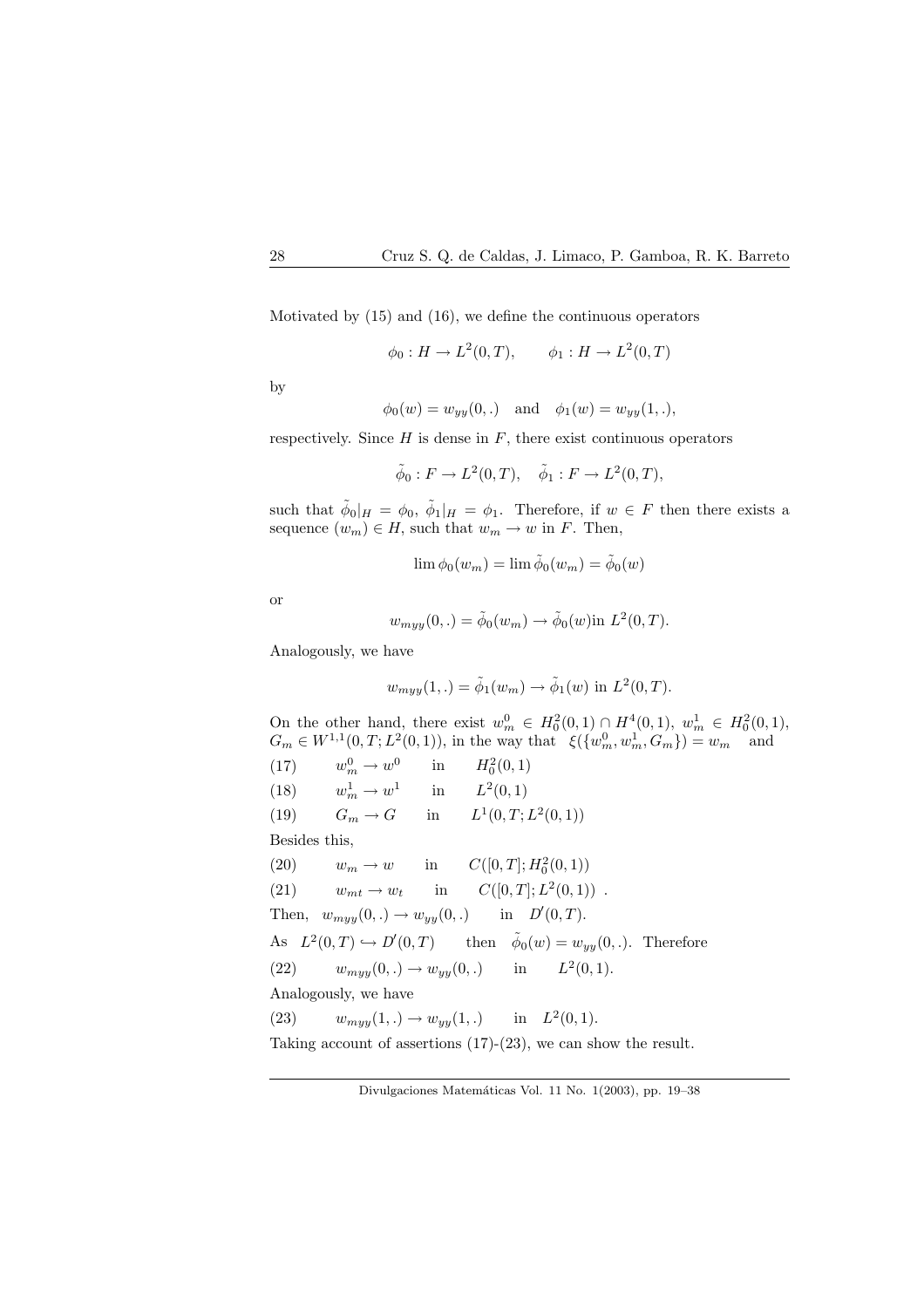### 3.3 Inverse Inequality

**Theorem 3.6** There exists  $T_0 > 0$  such that for  $T > T_0$  the weak solution of problem (III) with  $G = 0$  verifies

(24) 
$$
\int_0^T a(t) |w_{yy}(1,t)|^2 dt + \int_0^T a(t) |w_{yy}(0,t)|^2 dt \ge 4e^{-c_0}(T-T_0)E(0).
$$

*Proof.* Taking  $q(y) = y - \frac{1}{2}$  in the identity (6) of the Lemma 3.4. we obtain the following result

$$
\frac{1}{2}\int_0^T a(t)(y-\frac{1}{2})|w_{yy}|^2|_0^1\,dt\,=\underbrace{\int_0^T\int_0^1[\frac{1}{2}|w(t)|^2+\frac{3}{2}a(t)|w_{yy}|^2]}\frac{dy}{dt}_{I_1}\,dt
$$

$$
+\underbrace{(w_t+\frac{c}{2}w_y,(y-\frac{1}{2})w_y)|_0^T}_{I_2}+\underbrace{\int_0^T\int_0^1g(y-\frac{1}{2})w_tw_ydy\,dt}_{I_3}
$$

$$
+\underbrace{\int_0^T\int_0^1} \big[\frac{b}{2}+\frac{b_y}{2}(y-\frac{1}{2})-\frac{1}{2}c_t(y-\frac{1}{2}) +e(y-\frac{1}{2})]\big]w_{yy}\big|^2\,dy\,dt}_{I_4}
$$

$$
+\underbrace{-\int_0^T\int_0^1[(h+h_yq)|w|^2dy\,dt}_{I_5}.
$$

Then we have the following estimates:

- $|I_1| \geq T e^{-c_0} E(0),$
- $|I_2| \le (\lambda_0 \gamma_1^2 + \frac{6s_0 \lambda_0^2 \gamma_1^4}{\gamma_0}) e^{c_0} E(0),$

• 
$$
|I_3| \leq \frac{\lambda_0 \gamma_1^2}{2\gamma_0^2} (6l_1 + 3\gamma_1 l_2) e^{c_0} E(0),
$$

•  $|I_4| \leq \frac{\lambda_0^2 \gamma_1^4}{\gamma_0^2} (17l_1^2 + 7l_3^2 + 4\gamma_1 l_2 + 4\gamma_1 l_4) e^{c_0} E(0),$ 

• 
$$
|I_5| \leq \frac{4\lambda_0^4 \gamma_1^4 l_1}{\gamma_0} e^{c_0} E(0).
$$

Divulgaciones Matemáticas Vol. 11 No. 1(2003), pp. 19–38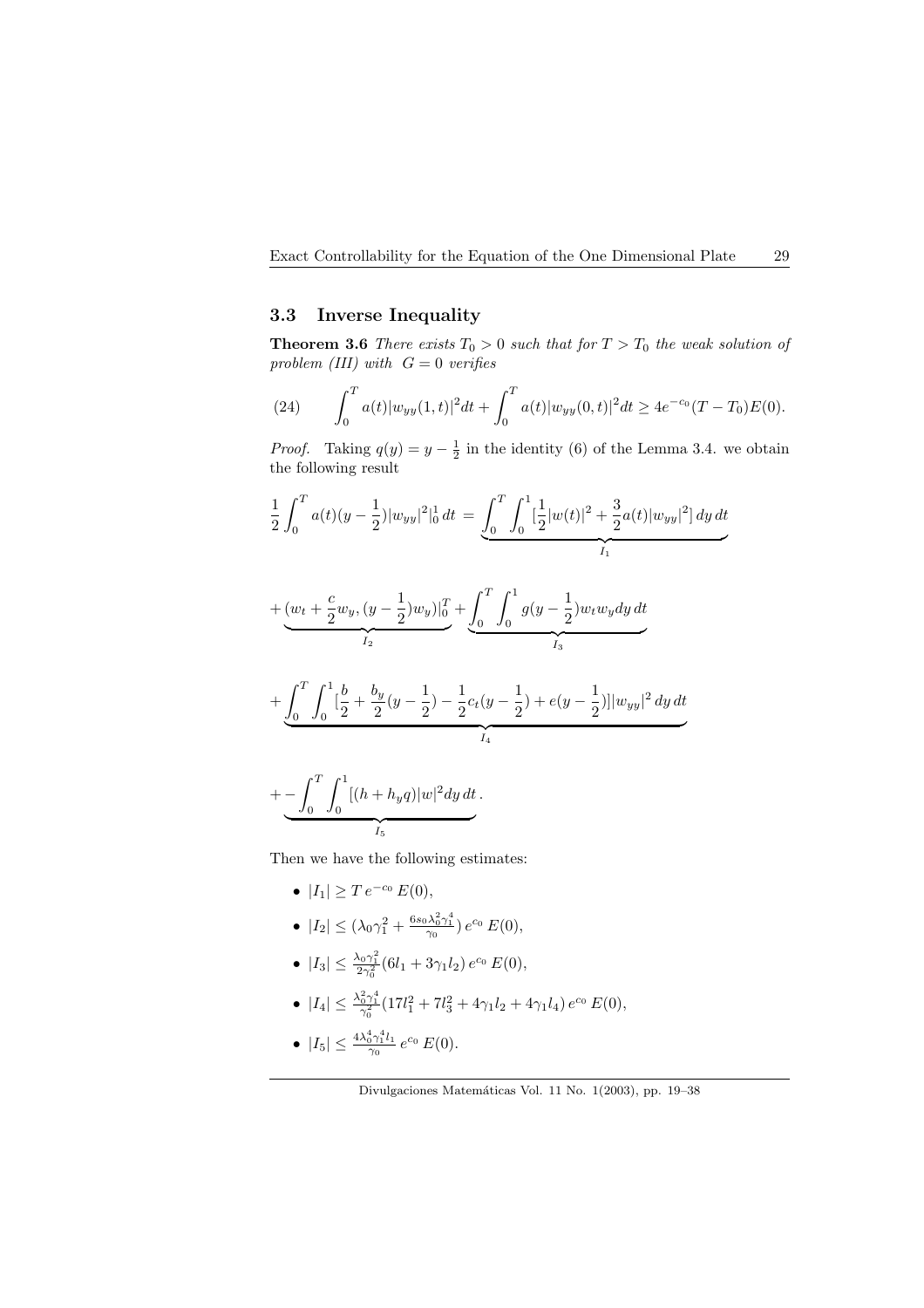Combining the above estimates, the proof of the Theorem 3.6 is completed where

$$
T_0 = e^{2c_0} \left[ \lambda_0 \gamma_1^2 + \frac{6s_0 \lambda_0^2 \gamma_1^4}{\gamma_0} + \frac{\lambda_0 \gamma_1^2}{2\gamma_0^2} (6l_1 + 3\gamma_1 l_2) + \frac{\lambda_0^2 \gamma_1^4}{\gamma_0^2} (17l_1^2 + 7l_3^2 + 4\gamma_1 l_2 + 4\gamma_1 l_4) + \frac{4\lambda_0^4 \gamma_1^4 l_1}{\gamma_0} \right].
$$

For the study of problem (II), we introduce the concept of ultra weak solution. **Definition 3.7** Let be  $v^0 \in L^2(0,1)$  ,  $v^1 \in H^{-2}(0,1)$  ,  $f = \{f_1, f_2\} \in$  $[L^2(0,1)]^2$ . Let us say that  $v \in L^\infty(0,T; L^2(0,1))$  is an ultra weak solution of (II) if it satisfies

(25) 
$$
\int_0^T (v, G) dt = \langle v^1, w(0) \rangle_{H^{-2} \times H_0^2} - (v^0, w_t(0)) + \frac{2\gamma'(0)}{\gamma(0)} v^0, w(0) + 2(\frac{\alpha'(0) + \gamma'(0) y}{\gamma(0)} v^0, w_y(0)) + \int_0^T a(t) f_1(t) w_{yy}(0) dt - \int_0^T a(t) f_2(t) w_{yy}(1) dt
$$

for all  $G \in L^1(0,T; L^2(0,1))$  and w is the solution of (III) associated to G.

**Theorem 3.8** Let  $\{v^0, v^1\} \in L^2(0,1) \times H^{-2}(0,1)$ , and  $\{f_1, f_2\} \in [L^2(0,T)]^2$ . Then there exists a unique ultra weak solution of problem (II). *Proof.* Define the application  $S: L^1(0,T; L^2(0,1)) \to \mathbf{R}$  by

$$
\langle S, G \rangle = \langle v^1, w(0) \rangle_{H^{-2} \times H_0^2} - (v^0, w_t(0)) + \left( \frac{2\gamma'(0)}{\gamma(0)} v^0, w(0) \right) + 2\left( \frac{\alpha'(0) + \gamma'(0)y}{\gamma(0)} v^0, w_y(0) \right) + \int_0^T a(t) f_1(t) w_{yy}(0, t) dt - \int_0^T a(t) f_2(t) w_{yy}(1, t) dt,
$$

 $G \in L^1(0,T; L^2(0,1)),$  where w is a weak solution of (III). From Theorem 3.2 we have that  $w \in C([0, T]; H_0^2(0, 1)) \cap C^1([0, T]; L^2(0, 1)).$ From Theorem 3.5, it follows that

(26) 
$$
|w_t(0)|^2 + |w_{yy}(0)|^2 \le C(\int_0^T |G|dt)^2,
$$

Divulgaciones Matemáticas Vol. 11 No. 1(2003), pp. 19–38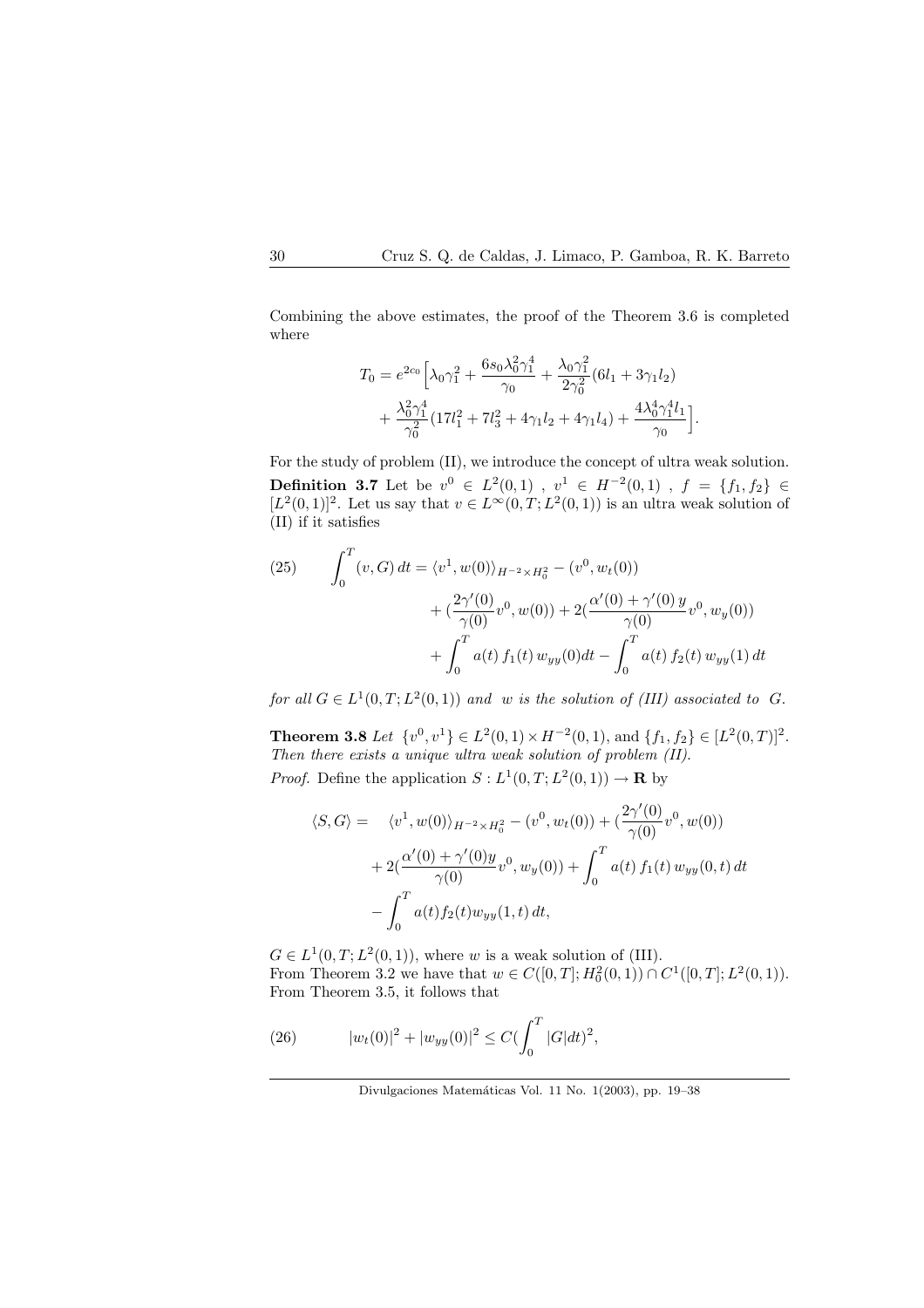(27) 
$$
\int_0^T |w_{yy}(0,t)|^2 dt \leq C \left(\int_0^T |G| dt\right)^2,
$$

(28) 
$$
\int_0^T |w_{yy}(1,t)|^2 dt \leq C \left(\int_0^T |G| dt\right)^2.
$$

From  $(26)-(28)$ , we obtain

$$
(29) \quad \frac{|\langle S, G \rangle|}{|G|_{L^1(0,T;L^2(0,1))}} \le C\{|v^0| + |v^1|_{H^{-2}(0,1)} + |f_1|_{L^2(0,T)} + |f_2|_{L^2(0,T)}\}
$$

or

$$
(30) \quad |S|_{(L^1(0,T;L^2(0,1)))'} \leq C\{|v^0|+|v^1|_{H^{-2}(0,1)}+|f_1|_{L^2(0,T)}+|f_2|_{L^2(0,T)}\}.
$$

From (30), we conclude that  $S \in (L^1(0,T;L^2(0,1)))'$ . Therefore, by the Riez Theorem there exists a unique  $v \in L^{\infty}(0,T; L^2(0,1))$  such that

$$
\langle S, G \rangle = \int_0^T (v, G) dt \quad \text{for all } G \in L^1(0, T; L^2(0, 1))
$$

and also,  $|v|_{L^{\infty}(0,T;L^2(0,1))} = |S|_{(L^1(0,T;L^2(0,1)))'}$ . Then,  $v$  is the ultra weak solution of problem  $(II)$  and it satisfies :

$$
(31) \t|v|_{L^{\infty}(0,T;L^{2}(0,1))} \leq C\{|v^{0}|+|v^{1}|_{H^{-2}(0,1)}+|f_{1}|_{L^{2}(0,T)}+|f_{2}|_{L^{2}(0,T)}\}.
$$

This completes the proof of the theorem.

Our objetive now is to know the regularity of the ultra weak solution of problem (II).

**Lemma 3.9** Let  $v^0 \in H_0^2(0,1)$ ,  $v^1 \in L^2(0,1)$ , and  $\{f_1, f_2\} \in [H_0^2(0,1)]^2$ . Then problem (II) admits a unique solution

$$
v \in C([0, T]; H_0^2(0, 1)) \cap C^1([0, T]; L^2(0, 1)).
$$

*Proof.* Let  $\overline{v}(y,t) = y^2(y-1)f_2(t) + y(y-1)^2f_1(t)$ . Since  $f_1, f_2 \in H_0^2(0,1)$ then  $\bar{v} \in H_0^2(0,T; H_0^1(0,1) \cap H^4(0,1))$ . Besides, we have

$$
\overline{v}(0,t)=\overline{v}(1,t)=0, \ \overline{v}_y(0,t)=f_1, \ \overline{v}_y(1,t)=f_2.
$$

The solution of (II) will be  $v = \hat{v} + \overline{v}$  where

$$
\hat{v} \in C([0, T]; H_0^2(0, 1)) \cap C^1([0, T]; L^2(0, 1))
$$

Divulgaciones Matemáticas Vol. 11 No. 1(2003), pp. 19–38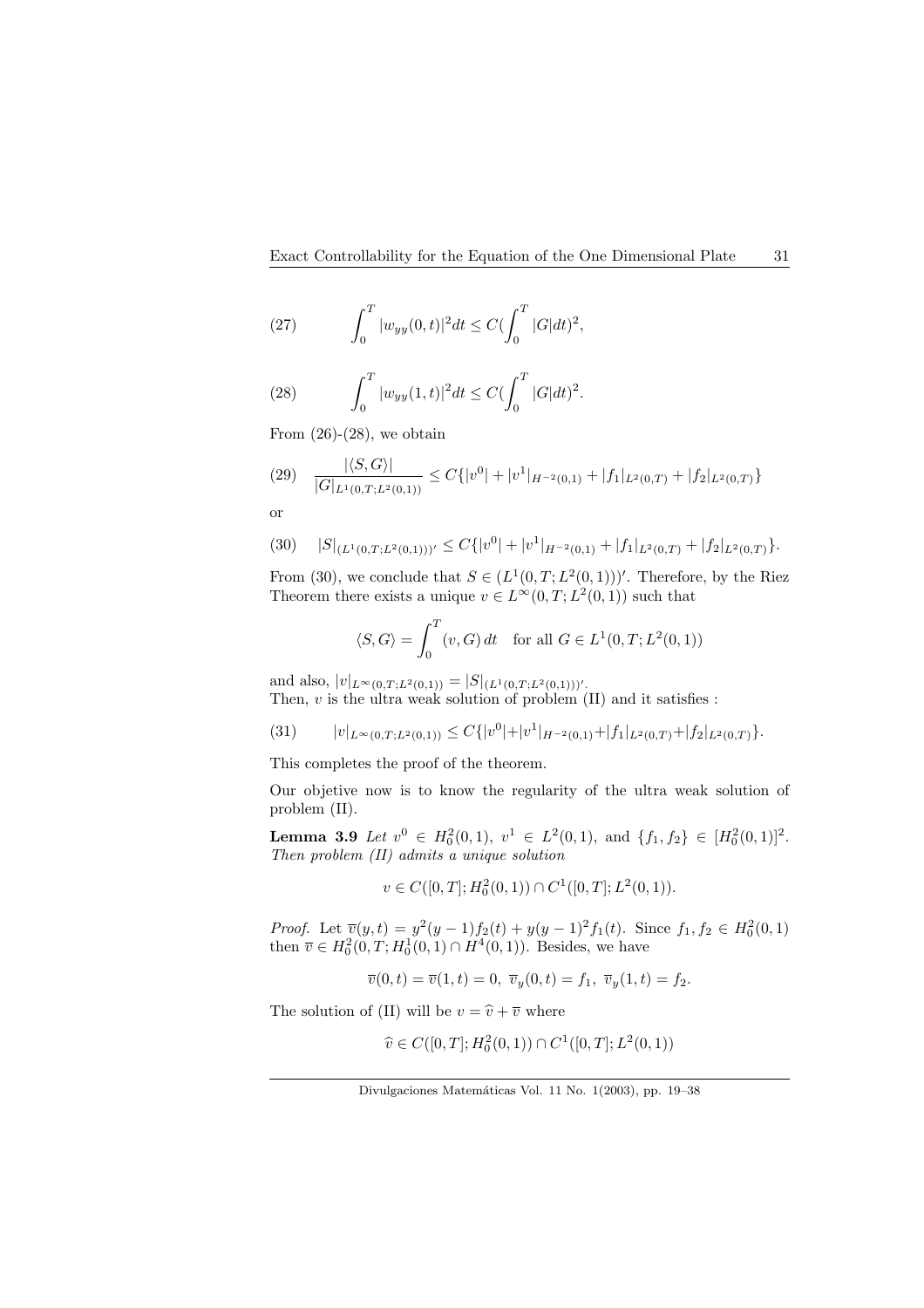

is the solution of

 $\overline{a}$  $\begin{array}{c} \hline \end{array}$  $\overline{\phantom{a}}$  $\overline{\phantom{a}}$  $\overline{\phantom{a}}$  $\overline{\phantom{a}}$  $\overline{\phantom{a}}$  $\overline{\phantom{a}}$  $\overline{\phantom{a}}$  $\overline{\phantom{a}}$  $\overline{1}$  $\overline{\phantom{a}}$  $\overline{\phantom{a}}$  $\overline{\phantom{a}}$  $\overline{\phantom{a}}$  $\overline{\phantom{a}}$  $\overline{\phantom{a}}$  $\overline{\phantom{a}}$ 

$$
L\hat{v} = -L\overline{v} \qquad \text{in} \qquad Q
$$
  

$$
\hat{v}(0,t) = \hat{v}(1,t) = 0 \qquad \text{in} \qquad ]0,T[
$$
  

$$
\hat{v}_y(0,t) = \hat{v}_y(1,t) = 0 \qquad \text{in} \qquad ]0,T[
$$
  

$$
\hat{v}(y,0) = v^0, \quad \hat{v}_t(y,0) = v^1, \qquad \text{in} \qquad ]0,1[.
$$

This complete the proof of this lemma.

Theorem 3.10 If  $v^0 \in L^2(0,1)$ ,  $v^1 \in H^{-2}(0,1)$ ,  $\{f_1, f_2\} \in [L^2(0,1)]^2$ . Then the ultra weak solution v of  $(II)$  is such that  $v \in C([0,T]; L^2(0,1))$  $C^1([0,T];H^{-2}(0,1)).$ 

*Proof.* Let be the sequences  $(v_n^0) \in H_0^2(0,1), (v_n^1) \in L^2(0,1), \{f_{1n}, f_{2n}\} \in$  $[H_0^2(0, 1)]^2$ , such that

$$
v_n^0 \to v^0 \text{ in } L^2(0, 1)
$$
  

$$
v_n^1 \to v^1 \text{ in } H^{-2}(0, 1)
$$
  

$$
(f_{1n}, f_{2n}) \to (f_1, f_2) \text{ in } [L^2(0, T)]^2.
$$

Consider the problem

$$
Lv_n = 0 \text{ in } Q
$$
  
\n
$$
v_n(0,t) = v_n(1,t) = 0 \text{ in } ]0,T[
$$
  
\n
$$
v_{ny}(0,t) = f_{1n}(t), v_{ny}(1,t) = f_{2n}(t) \text{ in } ]0,T[
$$
  
\n
$$
v_n(0) = v_n^0, v_{nt}(0) = v_n^1 \text{ in } ]0,1[.
$$

From Lemma 3.9, we deduce that  $v_n \in C([0,T]; H^2(0,1)) \cap C^1([0,T]; L^2(0,1)).$ By the linearity of the system above we have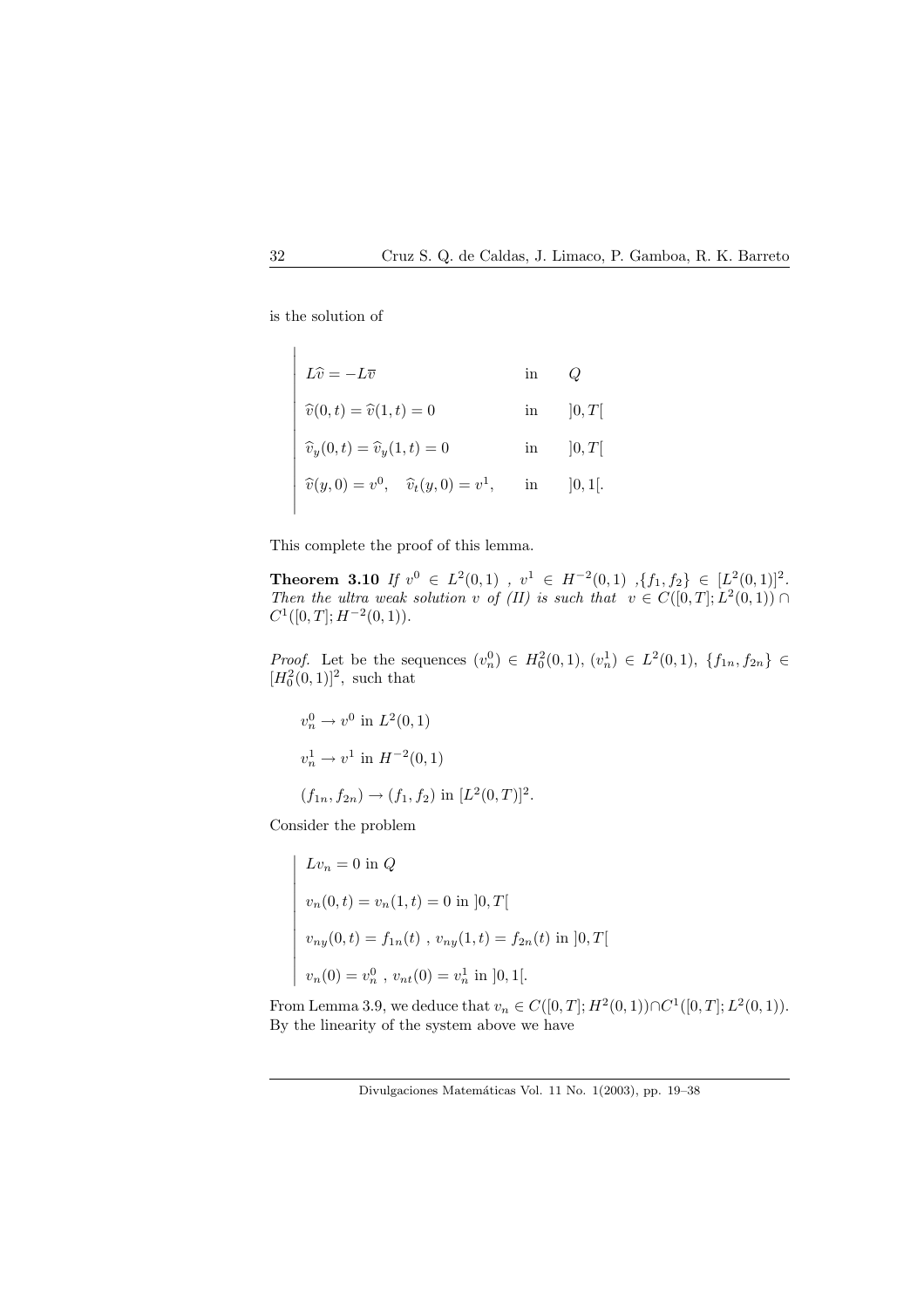$$
Lv_n - Lv_m = 0
$$
  
\n
$$
(v_n - v_m)(0, t) = (v_n - v_m)(1, t) = 0
$$
  
\n
$$
(v_n - v_m)_y(0, t) = f_{1n}(t) - f_{1m}(t), (v_n - v_m)_y(1, t) = f_{2n}(t) - f_{2m}(t)
$$
  
\n
$$
(v_n - v_m)(0) = v_n^0 - v_m^0, (v_{nt} - v_{mt})(0) = v_n^1 - v_m^1.
$$

From (31), it follows that

¯  $\begin{array}{c} \hline \end{array}$  $\overline{\phantom{a}}$  $\overline{\phantom{a}}$  $\overline{\phantom{a}}$  $\overline{1}$  $\overline{\phantom{a}}$  $\overline{\phantom{a}}$  $\overline{\phantom{a}}$  $\overline{\phantom{a}}$  $\overline{\phantom{a}}$  $\overline{\phantom{a}}$  $\overline{\phantom{a}}$  $\overline{\phantom{a}}$ 

(32) 
$$
|v_n - v_m|_{L^{\infty}(0,T;L^2(0,1))} \leq C \Big( |v_n^0 - v_m^0| + |v_n^1 - v_m^1|_{H^{-2}(0,1)} + |f_{1n} - f_{1m}|_{L^2(0,T)} + |f_{2n} - f_{2m}|_{L^2(0,T)} \Big).
$$

Since  $(v_n^0)$ ,  $(v_n^1)$ ,  $(f_{1n}^0)$ ,  $(f_{2n}^1)$  are Cauchy sequences, it result from  $(32)$ that  $(v_n)$  is a Cauchy sequence in  $C([0,T]; L^2(0,1))$ . Then, there exists  $\tilde{v} \in$  $C([0,T];L^2(0,1)),$  such that  $v_n \to \tilde{v}$  in  $C([0,T];L^2(0,1)).$  It is proved that  $\tilde{v}$  is the ultra weak solution of (II). By uniqueness, we conclude that  $\tilde{v} = v$ and so  $v \in C^1([0,T]; L^2(0,1))$ . In analogous form it is verified that  $v \in$  $C^1([0,T];H^{-2}(0,1)).$ 

Now, the objetive is to prove the main result of exact control in the cylinder. Proof of Theorem 2.2.

By the Theorems 3.2, 3.5 and 3.6, it is proved that for each pair  $\{\varphi^0, \varphi^1\} \in$  $H_0^2(0,1) \times L^2(0,1)$ , there exists a unique solution  $\varphi$  of the mixed problem

$$
L^*\varphi = 0
$$
 in  $Q$ 

(IV) 
$$
\phi(0, t) = \varphi(1, t) = 0
$$
,  $\varphi_y(0, t) = \varphi_y(1, t) = 0$ , in  $[0, T]$ 

$$
\varphi(y,0) = \varphi^0 , \varphi_t(y,0) = \varphi^1 \qquad \text{in} \qquad ]0,1[
$$

such that  $\varphi \in C([0,T]; H_0^2(0,1)) \cap C^1([0,T]; L^2(0,1)), \varphi_{yy}(0,.), \varphi_{yy}(1,.) \in$  $L^2(0,T)$ .

On the other hand we have

 $\overline{\phantom{a}}$  $\overline{\phantom{a}}$  $\overline{\phantom{a}}$ 

(33) 
$$
(T - T_0)C_0E(0) \le \int_0^T a(t)|\varphi_{yy}(1,t)|^2 dt + \int_0^T a(t)|\varphi_{yy}(0,t)|^2 dt \le C_1E(0).
$$

With the function  $\varphi$  defined above we consider the following system :

Divulgaciones Matemáticas Vol. 11 No. 1(2003), pp. 19-38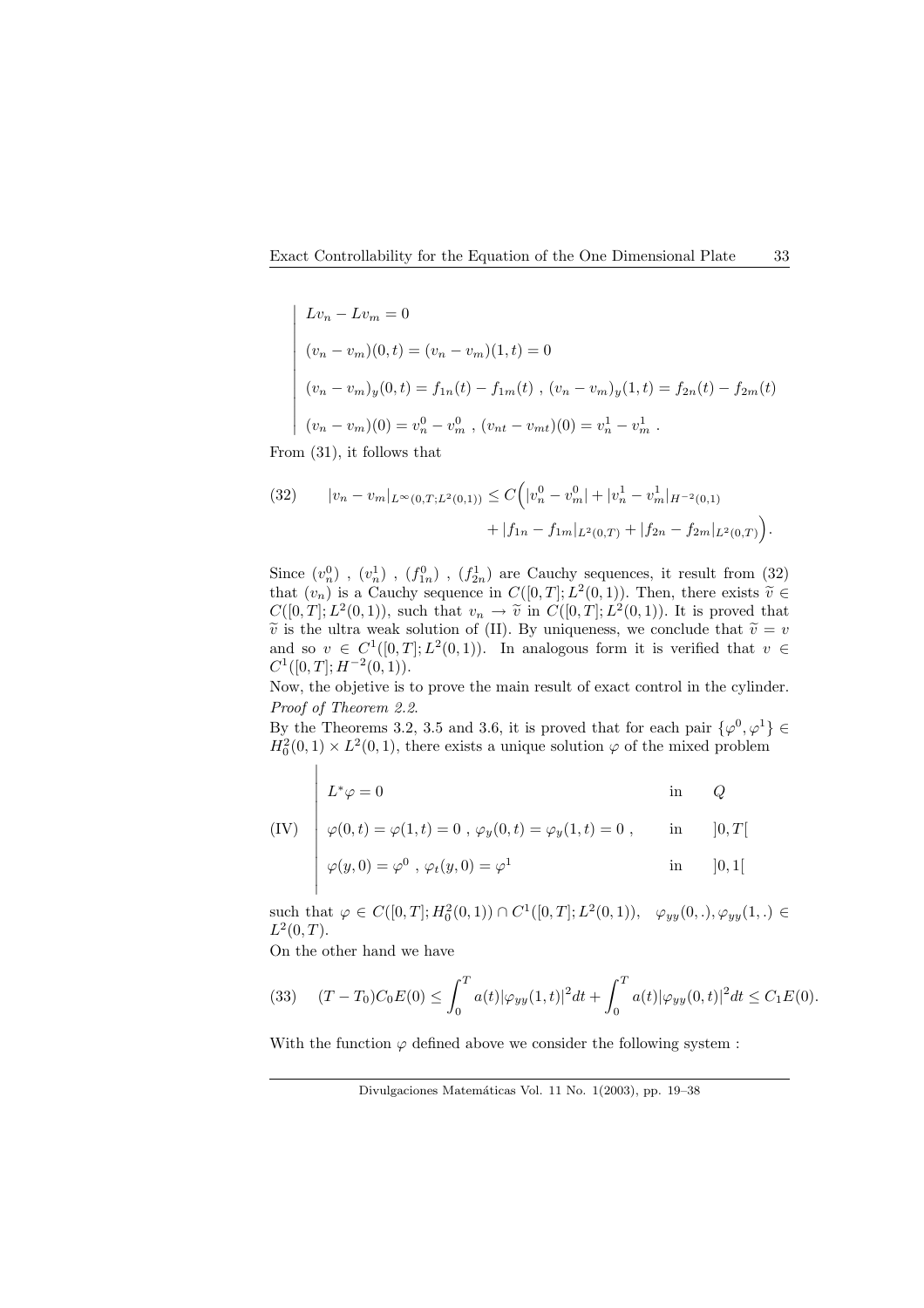$$
\begin{aligned}\n\text{(V)} \quad & \begin{cases}\nL\psi = 0 & \text{in } Q \\
\psi(0, t) = \psi(1, t) = 0, \ \psi_y(0, t) = -\varphi_{yy}(0, t), \\
\psi_y(1, t) = \varphi_{yy}(1, t) & \text{in } [0, T[ \\
\psi(y, T) = 0, \ \psi_t(y, T) = 0 & \text{in } [0, 1[\n\end{cases}\n\end{aligned}
$$

Considering  $\xi = T - t e \psi(y, t) = \hat{\psi}(y, \xi)$  and using the Theorem 3.10, it is shown that there exists an ultra weak solution  $\psi$  of (V), such that  $\psi \in$  $C([0, T]; L^2(0, 1) \cap C^1([0, T]; H^{-2}(0, 1)).$ 

From the definition of the ultra weak solution we have the following identity :

(34) 
$$
\int_0^T a(t) |\varphi_{yy}(0, t)|^2 dt + \int_0^T a(t) |\varphi_{yy}(1, t)|^2 dt = -\langle \psi(0), \varphi^1 \rangle
$$

$$
-\langle \psi_t(0),\varphi^0 \rangle - 2 \langle \frac{\alpha (0) + \gamma (0) y}{\gamma(0)} \psi_y(0),\varphi^0 \rangle.
$$

The identity (34) suggests the following operator :

$$
\Lambda: H_0^2(0,1) \times L^2(0,1) \to H^{-2}(0,1) \times L^2(0,1),
$$
 such that  

$$
\Lambda\{\varphi^0, \varphi^1\} = \{\psi_t(0) - 2\frac{\alpha'(0) + \gamma'(0)y}{\gamma(0)}\psi_y(0), \psi(0)\}.
$$

Then

(35) 
$$
\langle \Lambda \{\varphi^0, \varphi^1\}, \{\varphi^0, \varphi^1\} \rangle = \int_0^T a(t) |\varphi_{yy}(1, t)|^2 dt + \int_0^T a(t) |\varphi_{yy}(0, t)|^2 dt.
$$

From (H2), Remark 2.1 and remembering that  $a(t) = \frac{1}{\gamma^4(t)}$ , we have  $(\gamma_1)^{-4} \le$  $a(t) \leq (\gamma_0)^{-4}$ . From (31), we obtain

$$
(36) \quad (\gamma_0)^{-4} \{ \int_0^T |\varphi_{yy}(1,t)|^2 dt + \int_0^T |\varphi_{yy}(0,t)|^2 dt \} \le \langle \Lambda \{\varphi^0, \varphi^1\}, \{\varphi^0, \varphi^1\} \rangle
$$
  

$$
\le (\gamma_1)^{-4} \{ \int_0^T |\varphi_{yy}(1,t)|^2 dt + \int_0^T |\varphi_{yy}(0,t)|^2 dt \}.
$$

Divulgaciones Matemáticas Vol. 11 No. 1(2003), pp. 19-38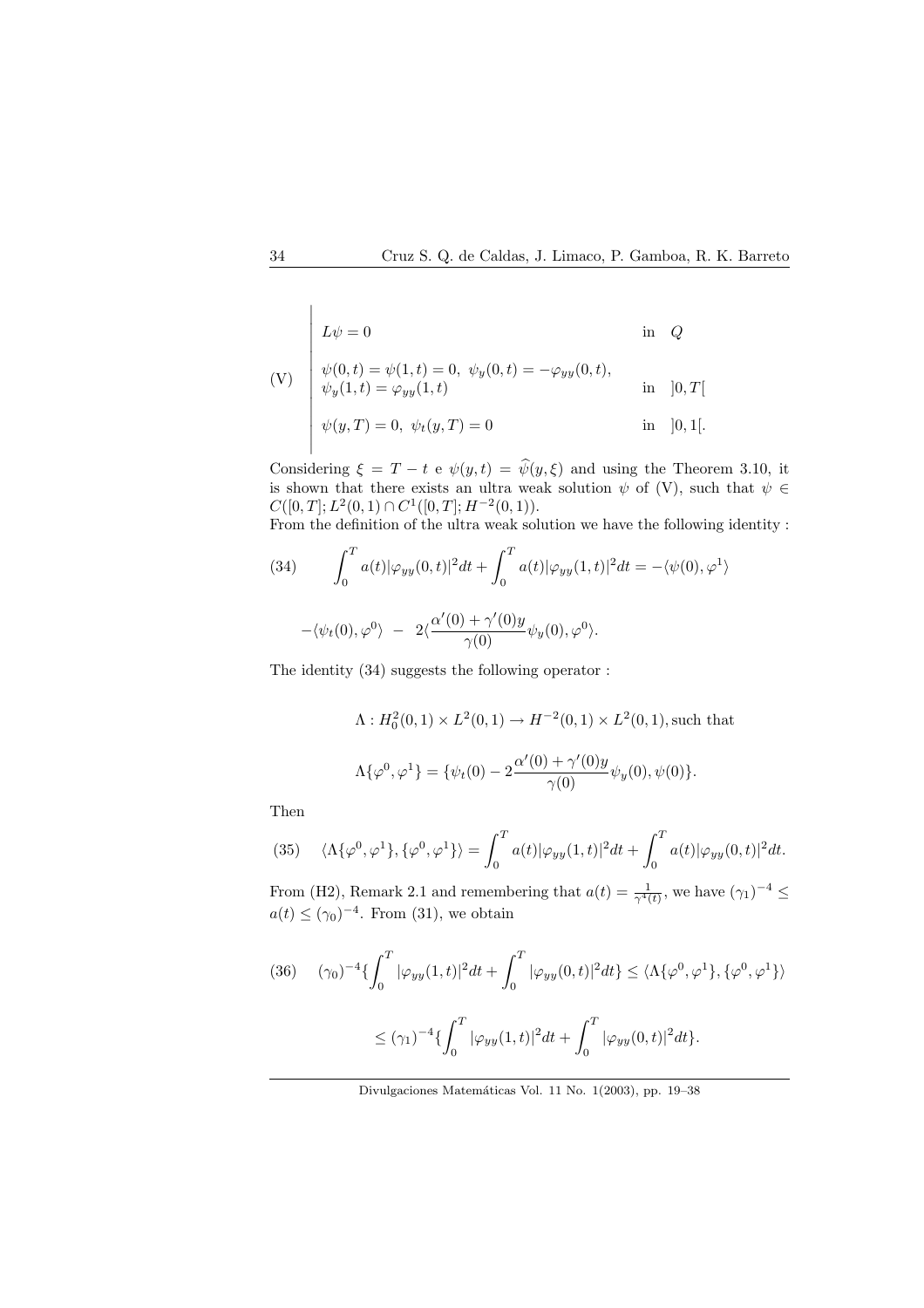From (35) and (36) we conclude that  $\Lambda$  is an injective selfadjoint operator. Therefore,  $\Lambda$  is an isomorphism of  $H_0^2(0,1) \times L^2(0,1)$  over  $H^{-2}(0,1) \times L^2(0,1)$ . Finally, considering  $f_1(t) = -\varphi_{yy}(0, t)$  and  $f_2(t) = \varphi_{yy}(1, t)$ ,  $0 < t < T$ , and initial data  $\{v^0, v^1\} \in L^2(0,1) \times H^{-2}(0,1)$ , problem (II) has an ultra weak solution v.

On the other side, considering problem (II) with  $v^0 = \psi(0)$ ,  $v^1 = \psi_t(0)$  where  $\psi$  is ultra weak solution of (V), it results that  $\psi$  is also ultra weak solution of (II). By uniqueness, it can be concluded that  $v = \psi$ . So from the system (V), we obtain  $v(y, T) = 0$ ,  $v_t(y, T) = 0$ , which proves the Theorem 2.2.

## 4 The problem of exact controllability in noncylindrical domains

## 4.1 Weak solutions.

Let us consider the following problem :

(VI)  
\n
$$
\theta_{tt} + \theta_{xxxx} = \hat{h} \qquad \text{in} \qquad \hat{Q}
$$
\n
$$
\theta(\alpha(t), t) = \theta(\beta(t), t) = 0 \qquad \text{in} \qquad ]0, T[
$$
\n
$$
\theta_x(\alpha(t), t) = \theta_x(\beta(t), t) = 0 \qquad \text{in} \qquad ]0, T[
$$
\n
$$
\theta(x, 0) = \theta^0, \quad \theta_t(x, 0) = \theta^1 \qquad \text{in} \qquad ]\alpha(0), \beta(0)[.
$$

**Definition 4.2** Let  $\theta^0 \in H_0^2(\alpha(0), \beta(0)), \ \theta^1 \in L^2(\alpha(0), \beta(0)),$  and  $\hat{h} \in$  $L^1(0,T;L^2(\alpha(t),\beta(t)))$ . We say that  $\theta$  is a weak solution of problem (VI) if  $\theta \in C([0,T]; H_0^2(\alpha(t), \beta(t))), \theta_t \in C([0,T]; L^2(\alpha(t), \beta(t)))$  and satisfies

$$
-\int_0^T (\theta_t, \psi_t)_{L^2(\alpha(t), \beta(t))} dt + \int_0^T (\theta_{xx}, \psi_{xx})_{L^2(\alpha(t), \beta(t))} dt
$$
  
= 
$$
\int_0^T (\hat{h}, \psi)_{L^2(\alpha(t), \beta(t))} dt.
$$

for all  $\psi \in L^2(0,T;H_0^2(\alpha(t),\beta(t)))$  and  $\psi_t \in L^2(\widehat{Q})$  with  $\psi(0) = \psi(T) = 0$ and initial data  $\theta(0) = \theta^0$ ,  $\theta_t(0) = \theta^1$ .

Let us consider the following relations

Divulgaciones Matemáticas Vol. 11 No. 1(2003), pp. 19–38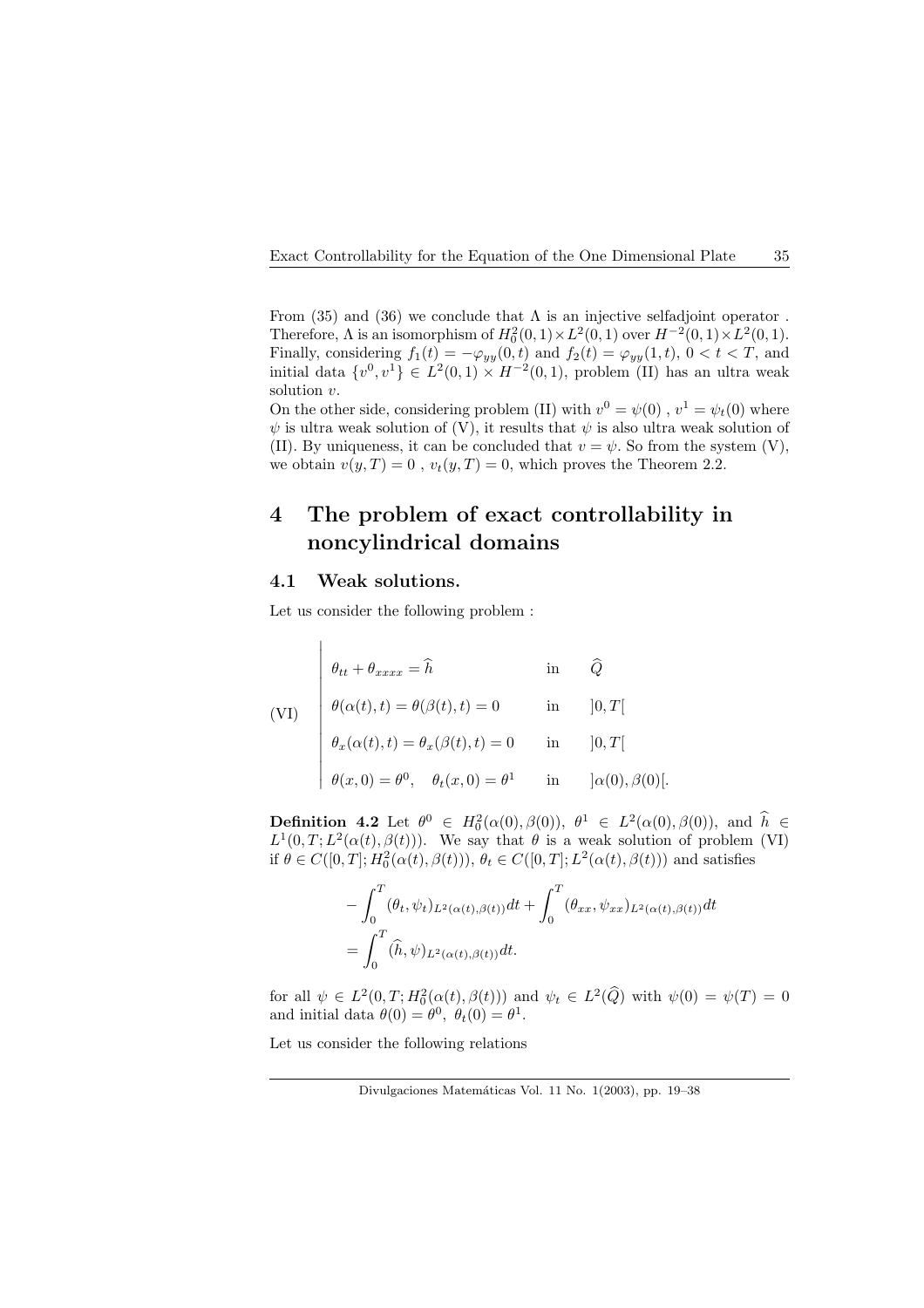(37)  $u(x,t) = v(\frac{x-\alpha}{\gamma},t)$ 

(38) 
$$
\theta(x,t) = \frac{1}{\gamma} w(\frac{x-\alpha}{\gamma},t)
$$

(39) 
$$
g_1(t) = \frac{1}{\gamma} f_1(t)
$$

(40) 
$$
g_2(t) = \frac{1}{\gamma} f_2(t).
$$

From  $(38)$  we conclude that problem  $(VI)$  is equivalent to the problem  $(III)$ . Therefore by Theorem 3.2 we guarantee the existence of weak solutions of the problem (VI).

It can be noted that the previus results are also valid when we replace the initial conditions of problem (VI) by  $\theta(x,T) = \theta^0$ ,  $\theta_t(x,T) = \theta^1$ .

## 4.2 Ultra weak solutions

**Definition 4.3** Given  $(u^0, u^1) \in L^2(\alpha(0), \beta(0)) \times H^{-2}(\alpha(0), \beta(0)), \quad (g_1, g_2) \in$  $[L^2(0,T)]^2$ , we say that  $u \in L^\infty(0,T; L^2(\alpha(t),\beta(t)))$  is an ultra weak solution of problem (I) if

$$
\int_0^T (u, \hat{h})_{L^2(\alpha(t), \beta(t))} dt = \langle u^1, \theta(0) \rangle_{H^{-2} \times H_0^2} - (u^0, \theta_t(0))_{L^2(\alpha(0), \beta(0))}
$$

$$
+ \int_0^T g_1(t) \theta_{xx}(\alpha(t), t) dt - \int_0^T g_2(t) \theta_{xx}(\beta(t), t) dt.
$$

for all  $\hat{h} \in L^1(0,T; L^2(\alpha(t), \beta(t))$  where  $\theta$  is a weak solution of problem (IV) with  $\theta(x,T) = 0$ ,  $\theta_t(x,T) = 0$  in the place of  $(IV)_4$ .

Using (37) we deduce that the ultra weak solution of problem (I) is equivalent to that of problem (II).

### 4.3 Proof of Theorem 2.1

As problems (I) e (II) are equivalent, like (III) and (IV), we can consider the following isomorphisms:

 $G_1: L^2(0,1) \times H^{-2}(0,1) \to L^2(\alpha(0),\beta(0)) \times H^{-2}(\alpha(0),\beta(0))$ , such that  $G_1\{v^0, v^1\} = \{u^0, u^1\}$ , and  $G_2: H_0^2(0,1) \times L^2(0,1) \longrightarrow H_0^2(\alpha(0), \beta(0)) \times L^2(\alpha(0), \beta(0)),$  such that  $G_2\{w^0, w^1\} = \{\theta^0, \theta^1\}.$ Let us consider also the following isomorphisms :  $\sigma: L^2(0,1) \times H^{-2}(0,1) \to H^{-2}(0,1) \times L^2$ such that  $\sigma\{v^0, v^1\} = \{v^1 - 2\frac{\alpha'(0) + \gamma'(0)y}{\gamma(0)}v_y^0, -v^0\}$ 

Divulgaciones Matemáticas Vol. 11 No. 1(2003), pp. 19-38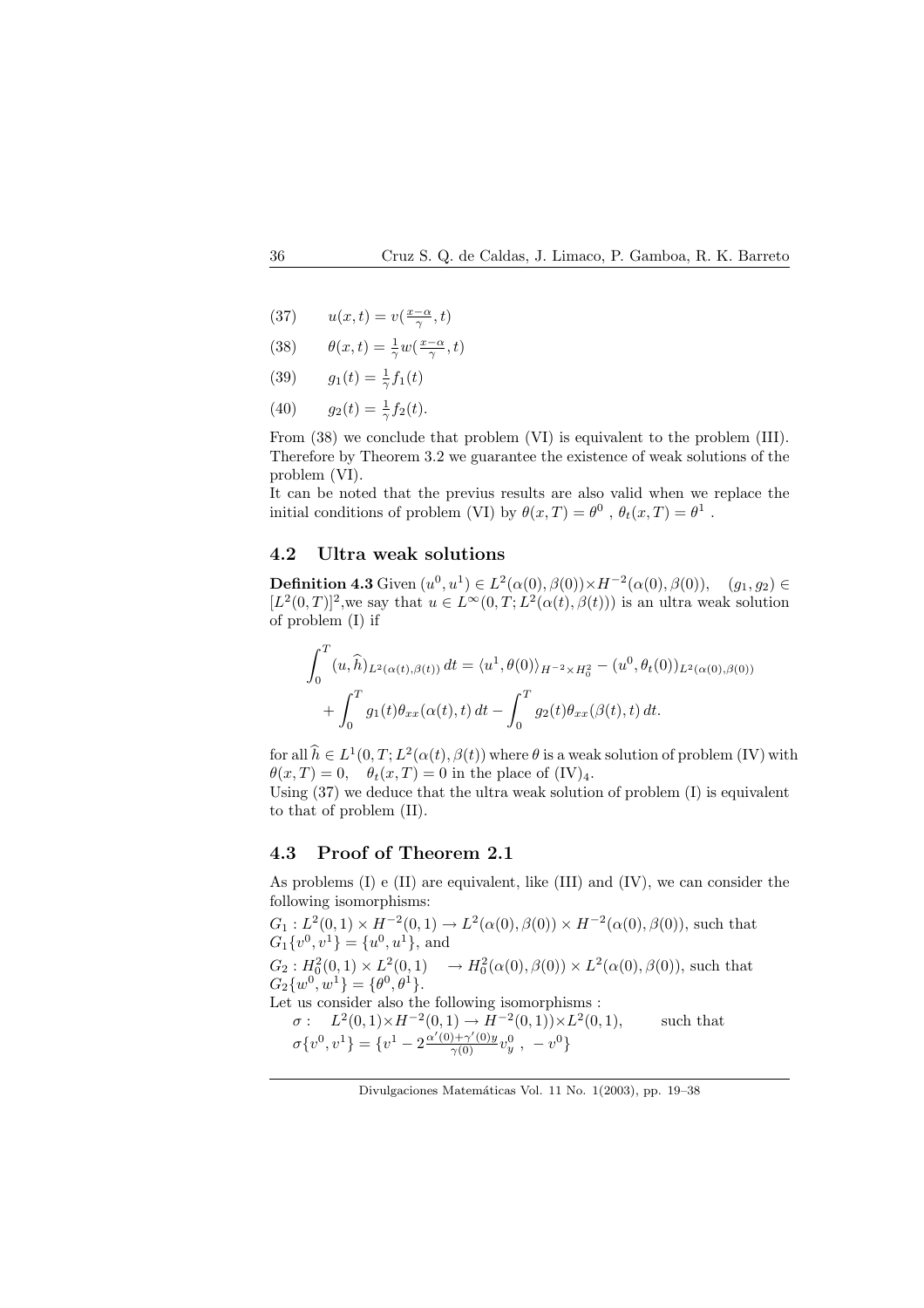$$
\Lambda: H_0^2(0,1) \times L^2(0,1) \to H^{-2}(0,1) \times L^2(0,1),
$$
 such that  

$$
\Lambda\{w^0, w^1\} = \{v^1 - \frac{2\alpha'(0) + \gamma'(0)y}{\gamma(0)}v_y^0, -v^0\}.
$$

Therefore, the composed function  $\Lambda_1 = G_2 \circ \Lambda^{-1} \circ \sigma \circ G_1^{-1}$  is an isomorphism of  $L^2(\alpha(0), \beta(0)) \times H^{-2}(\alpha(0), \beta(0))$  in  $H_0^2(\alpha(0), \beta(0)) \times L^2(\alpha(0), \beta(0))$ . By that, for the initial data  $\{u^0, u^1\} \in L^2(\alpha(0), \beta(0)) \times H^{-2}(\alpha(0), \beta(0))$ , we determine  $\{\theta^0, \theta^1\}$ . Then with these data we find a weak solution to problem (IV). In a similar way with  $\{w^0, w^1\}$  =  $G_2^{-1}\{\theta^0, \theta^1\}$ , we find the weak solution  $w$  to problem (III).

Therefore we determine the ultra weak solution of the problem below:

$$
Lv = 0
$$
 in  $Q$ 

(VII) 
$$
v(0, t) = v(1, t) = 0
$$
 in  $[0, T]$ 

$$
v_y(0,t) = -w_{yy}(0,t) , v_y(1,t) = w_{yy}(1,t) \quad \text{in} \quad [0,T[
$$

$$
v(0) = v0
$$
,  $vt(0) = v1$  in [0, 1]

where  $\{v^0, v^1\}$  and  $\{w^0, w^1\}$  are related by the aplication  $\Lambda$ . Then by Theorem 2.2,  $v(T) = v_t(T) = 0$ .

Finally, from (37) we obtain that u satisfies the condition  $u(T) = u_t(T) = 0$ .

## References

 $\overline{a}$ 

 $\overline{\phantom{a}}$  $\overline{\phantom{a}}$  $\overline{\phantom{a}}$ 

- [1] Gamboa Romero, P. Controle exato para a equação Euler-Bernoulli num domínio não cilíndrico, Atas do Seminário Brasileiro de Análise (SBA), V. 44 (1996), 571–595.
- [2] Komornik, V. On the exact controllability of Kirchoff plates, Differential and Integral Equations 4 (1991), 1121–1132.
- [3] Lagnese J., Lions, J. L. Modelling, Analysis and Control of Thin Plates, Masson, RMA 6, Paris, 1988.
- [4] Limaco Ferrel, J., Medeiros, L. A. Kirchhoff-Carrier elastic strings in noncylindrical domains, Portugaliae Math., 56 (1999), 465–500.
- $[5]$  Lions, J. L. Contrôlabilité exacte, stabilisation de systèmes distribuées Tome 1, Tome 2. Masson, RMA 8, Paris, 1988.

Divulgaciones Matemáticas Vol. 11 No. 1(2003), pp. 19–38